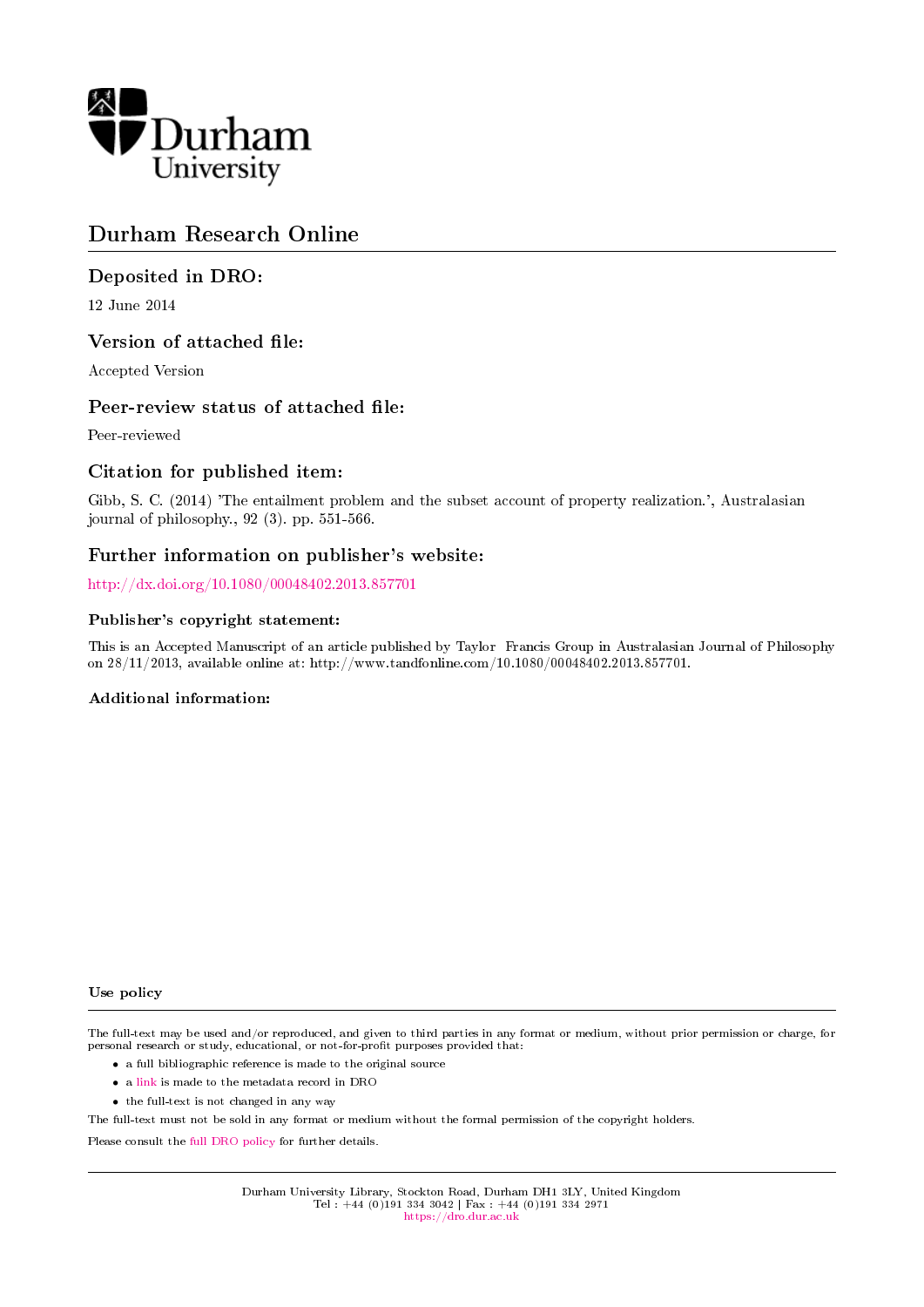# THE ENTAILMENT PROBLEM AND THE SUBSET ACCOUNT OF PROPERTY REALIZATION

# Sophie C. Gibb

Proponents of the subset account of property realization commonly make the assumption that the summing of properties entails the summing of their forwardlooking causal features. This paper seeks to establish that this assumption is false. Furthermore, it aims to demonstrate that without this assumption, the fact that the subset account captures an entailment relation becomes questionable.

**Keywords:** non-reductive physicalism, property realization, the subset account, entailment

Non-reductive physicalism has become something of an orthodoxy in the contemporary mental causation debate, largely because of dissatisfaction with alternative kinds of physicalism. However, non-reductive physicalists face the problem of capturing a relationship between mental and physical properties that is compatible with physicalism, but which does not collapse their position into either psychophysical reductionism or epiphenomenalism. An increasing number of non-reductive physicalists consider that this problem can be addressed by appealing to the subset account of property realization. This paper develops and defends an argument against the subset account, which entails that it cannot serve this purpose.

The structure of my argument is as follows:

- 1) To provide the basis for a plausible non-reductive physicalism, an account of property realization must satisfy the entailment requirement: if property *Y* realizes property *X*, then having *Y* must entail having *X*.
- 2) Proponents of the subset account make the (implicit) assumption that the summing (i.e. conjoining) of properties entails the summing of their forward-looking causal features. This assumption is false.

1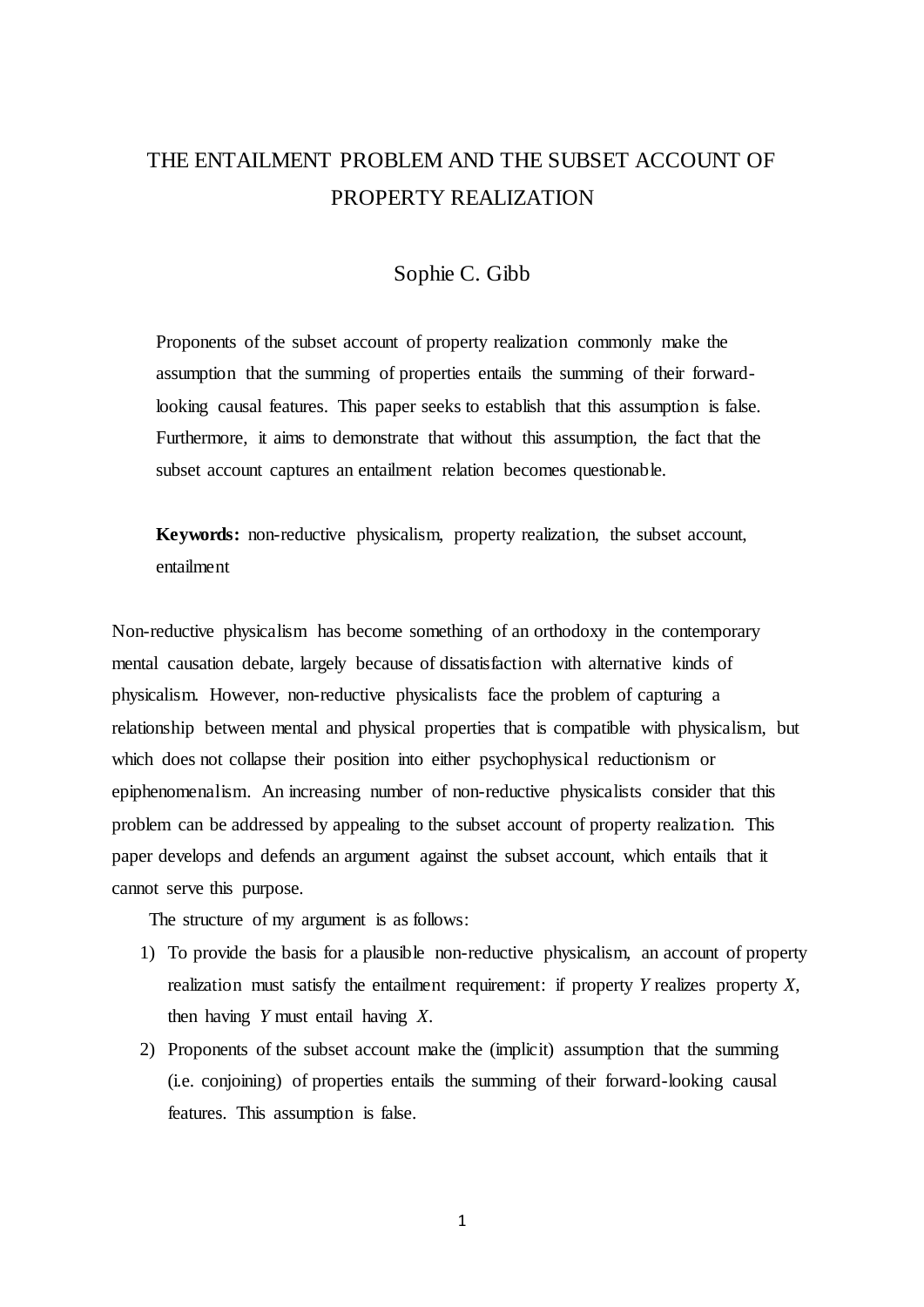- 3) Without this assumption the subset account fails to satisfy the entailment requirement. Cases arise in which *Y* realizes *X* according to the subset account, but having *Y* does not entail having *X*.
- 4) Consequently, the subset account does not provide the basis for a plausible nonreductive physicalism.

#### **1.**

#### *1.1 The Subset Account*

I will concentrate on Sydney Shoemaker's formulation of the subset account, as he has done the most to articulate this position and to embed it in an ontological framework. However, his central claims about the subset account are generally representative of those who maintain this position. According to Shoemaker:

Where *X* and *Y* are properties instantiated by the same object, *X* is realized by *Y* just in case the forward-looking causal features of *X* are a proper subset of the forward-looking causal features of *Y*. [2001; 2013]

I shall refer to this kind of realization as 's-realization'. Hence, if *X* and *Y* are instantiated by the same object and  $X$ 's forward-looking causal features are  $a$  and  $b$  and  $Y$ 's are  $a$ ,  $b$  and  $c$ , then *Y* s-realizes *X*.

What are the 'forward-looking' causal features of a property? They concern the causal powers a property bestows on its bearers. More precisely, '[c]orresponding to every forward-looking causal feature of a property is a *conditional power* that property bestows on its possessors' [Shoemaker 2007: 24].

To explain Shoemaker's notion of a conditional power, take his example of the property of being knife-shaped. Shoemaker distinguishes 'conditional powers' from 'powers simpliciter', where the latter are a special case of the former. An object has a power simpliciter if, if it is in appropriate circumstances, it will have a certain effect. Hence, a steel knife has the power simpliciter to cut wood because, if it is applied to a wooden object with adequate force, it will cut it. Normally a power simpliciter of an object is determined by more than one of its intrinsic properties. Where a power simpliciter is determined by a combination of the object's properties, each of the properties in this combination bestows a conditional

2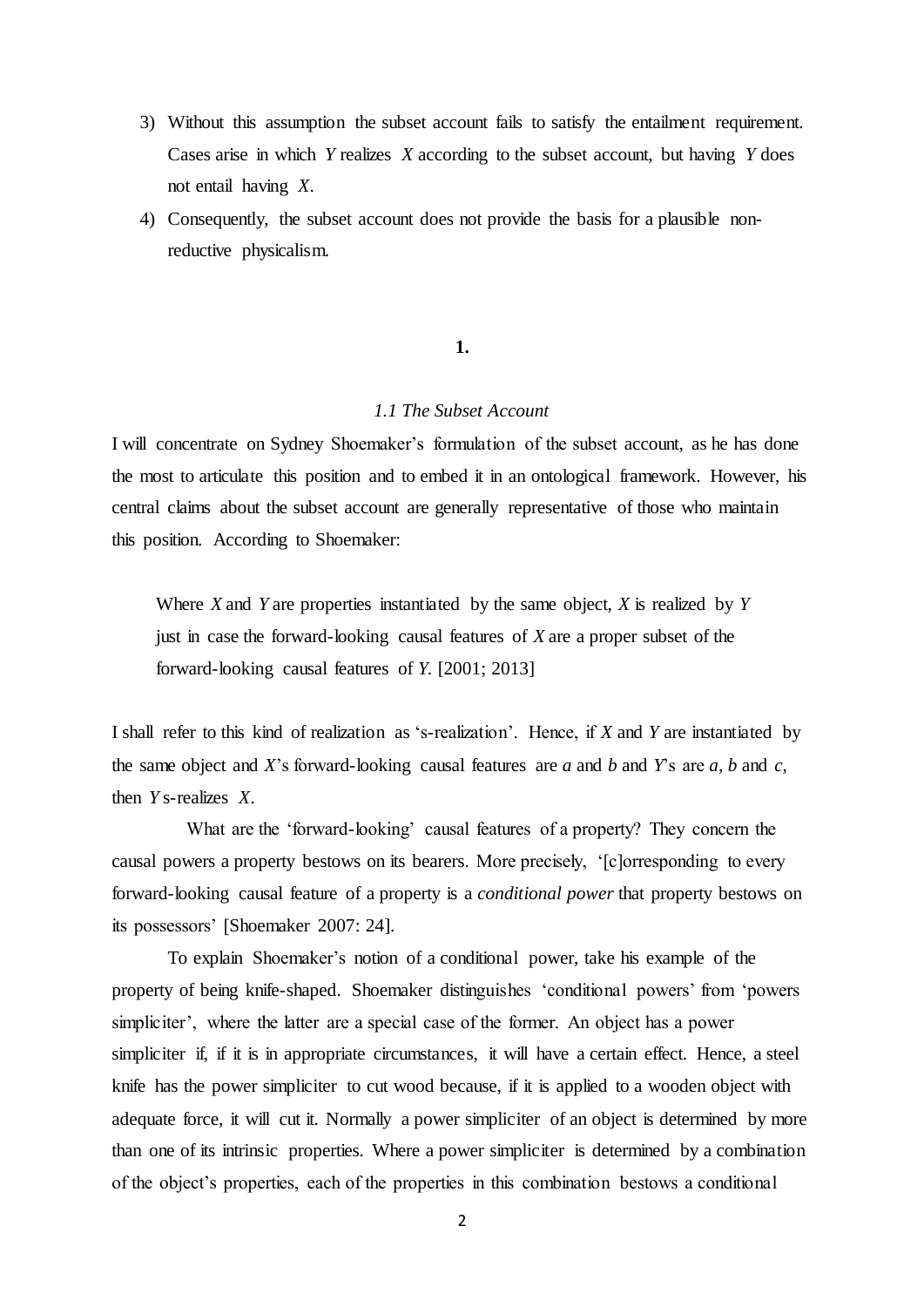power on the object [Shoemaker 2003a: 212; Shoemaker 2007: 24]. Thus, being knife-shaped does not bestow the power simpliciter to cut wood, as to be able to cut wood it is not sufficient that an object is knife-shaped. However, an object with both the properties of being knife-shaped and being made of steel does have this power simpliciter. Hence, 'the property of being knife-shaped bestows on its possessor the conditional power of being able to cut wood if it is made of steel' [Shoemaker 2007: 24].

Being knife-shaped also bestows the conditional power to cut paper if made of steel, the conditional power to form a knife-shaped indentation in wax if made of wood, etc. To provide the complete set of forward-looking causal features that being knife-shaped has one must consider every combination of properties that an object with the property of being knifeshaped could instantiate, and every power that being knife-shaped bestows in each of these combinations.

Shoemaker's account of what it is for one conditional power to be identical with another is as follows:

[I]f *A* is the conditional power of having power *P* conditionally upon having the properties in set *Q*, and *B* is the conditional power of having power *P*' conditionally upon having the properties in set  $Q'$ , then  $A$  is identical to  $B$  just in case *P* is identical to *P*' and *Q* is identical to *Q*'. [2003a: 213]

This criterion of identity for conditional powers will be assumed throughout the discussion.

#### *1.2 Non-Reductive Physicalism and the Entailment Requirement*

Shoemaker, like many other non-reductive physicalists, invokes the subset account to defend non-reductive physicalism.<sup>1</sup> Mental properties are s-realized by physical properties. More generally, given such a view, all properties are physical or are s-realized by physical properties. If the subset account is to capture the relationship between mental and physical properties that the non-reductive physicalist requires, this places at least three demands on it.

The non-reductive physicalist holds—largely because of the argument from multiple realizability—that mental and physical properties are distinct. Hence, s-realized properties must be distinct from their realizers. As Shoemaker argues, given his criterion of property

<sup>&</sup>lt;sup>1</sup> See, for example, Shoemaker [2013]. Other central proponents of this strategy include Clapp [2001]; Watkins [2002] and Wilson [1999].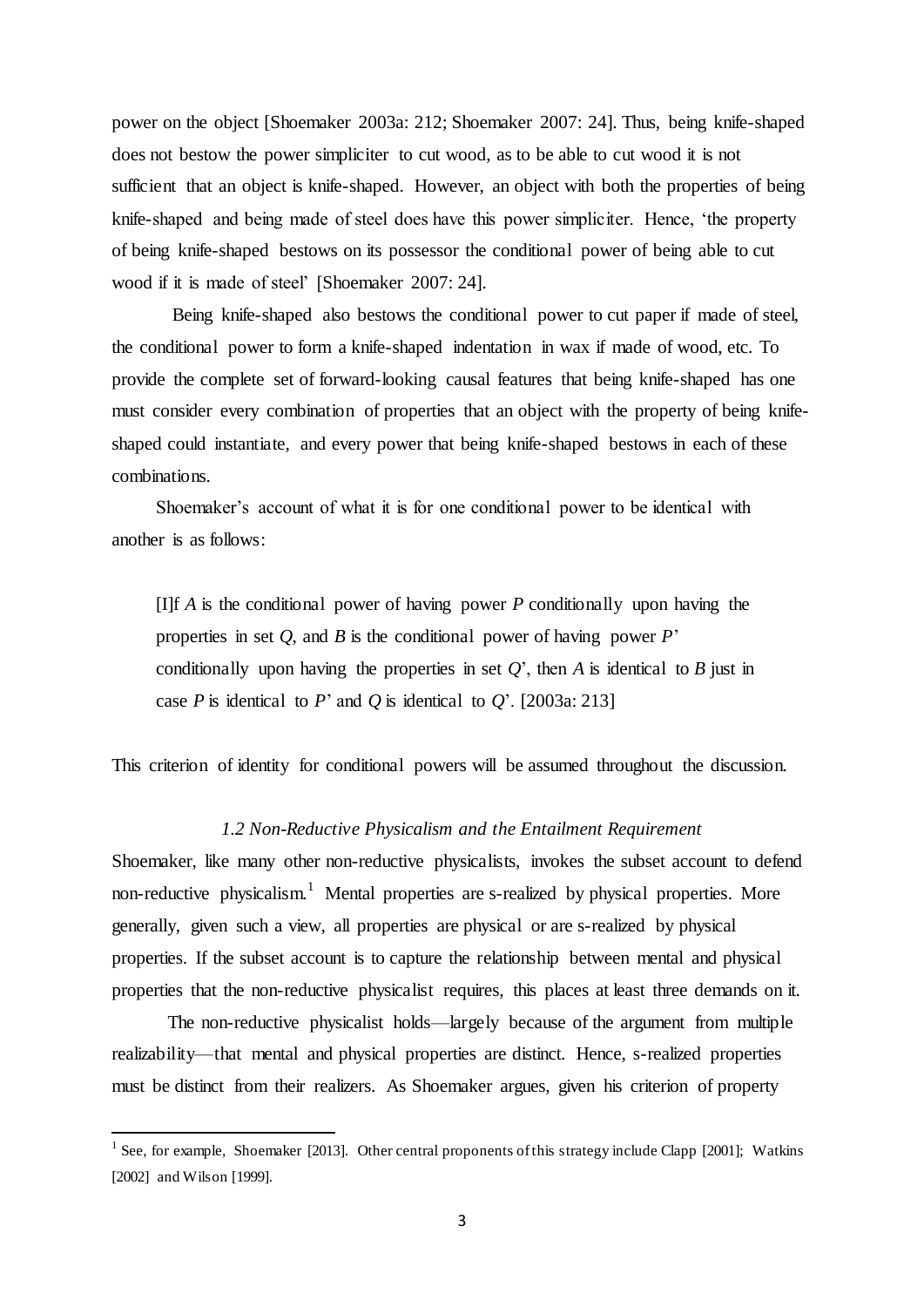identity, they are distinct. It states that properties are identical if and only if they bestow the same set of conditional powers [Shoemaker 2013: 42]. S-realized properties do not bestow the same set of conditional powers as their realizers. Rather, the conditional powers that an srealized property bestows are a proper subset of those that its realizer bestows.

Non-reductive physicalism aspires to avoid property-epiphenomenalism, the view that mental properties lack causal efficacy. Hence, s-realized properties must be causally efficacious. They are, as they bestow conditional powers. Moreover, it is argued that if mental properties are s-realized by physical properties, there is no threat of systematic causal overdetermination, as s-realized properties are not in causal competition with their realizers. (See, for example, Shoemaker [2007: 13]). There is no need to rehearse the arguments for and against this claim here, for my concern is with a third requirement.

To capture the physicalism in non-reductive physicalism, non-reductive physicalists hold that having a mental property is in some sense 'nothing over and above' having a physical property. The notion of 'nothing over and aboveness' is notoriously unclear. But, regardless of how one interprets it, presumably for the having of property *X* to be 'nothing over and above' the having of property *Y*, having *Y* must at least entail having *X*. If so, then if *Y* s-realizes *X*, having *Y* must entail having *X*. It is this entailment requirement that is of crucial importance to this paper. $<sup>2</sup>$ </sup>

The formulation of the entailment requirement needs one important refinement—a refinement that Shoemaker's own discussion of the topic draws our attention to. Shoemaker understands the realization relation to be an entailment relation. This fact is made obvious by his general comments about realization. For Shoemaker, to realize is to 'make real' in a sense of 'makes' that is constitutive; 'the instantiation of the mental property consists in the existence of its physical realizer' [2013: 39]. (It is this sense in which the mental is 'nothing over and above' the physical.) As having the realized property *consists in* having the realizer, having the realizer must entail having the realized property. But, as Shoemaker makes clear, how exactly to formulate the entailment requirement depends on whether properties have their causal profiles essentially; on whether having the set of conditional powers associated with a property is necessary for having that property. If this is the case, the entailment requirement should simply be formulated as the claim that if *Y* s-realizes *X* then having *Y*

<sup>&</sup>lt;sup>2</sup> For an excellent discussion of a version of the entailment requirement and its importance in evaluating theories of realization, see Morris [2010]. Morris argues that the primary physicalist constraint on a theory of realization is that it should non-trivially imply that instances of physically realized properties are necessitated, in a modally strong sense, by how things are physically.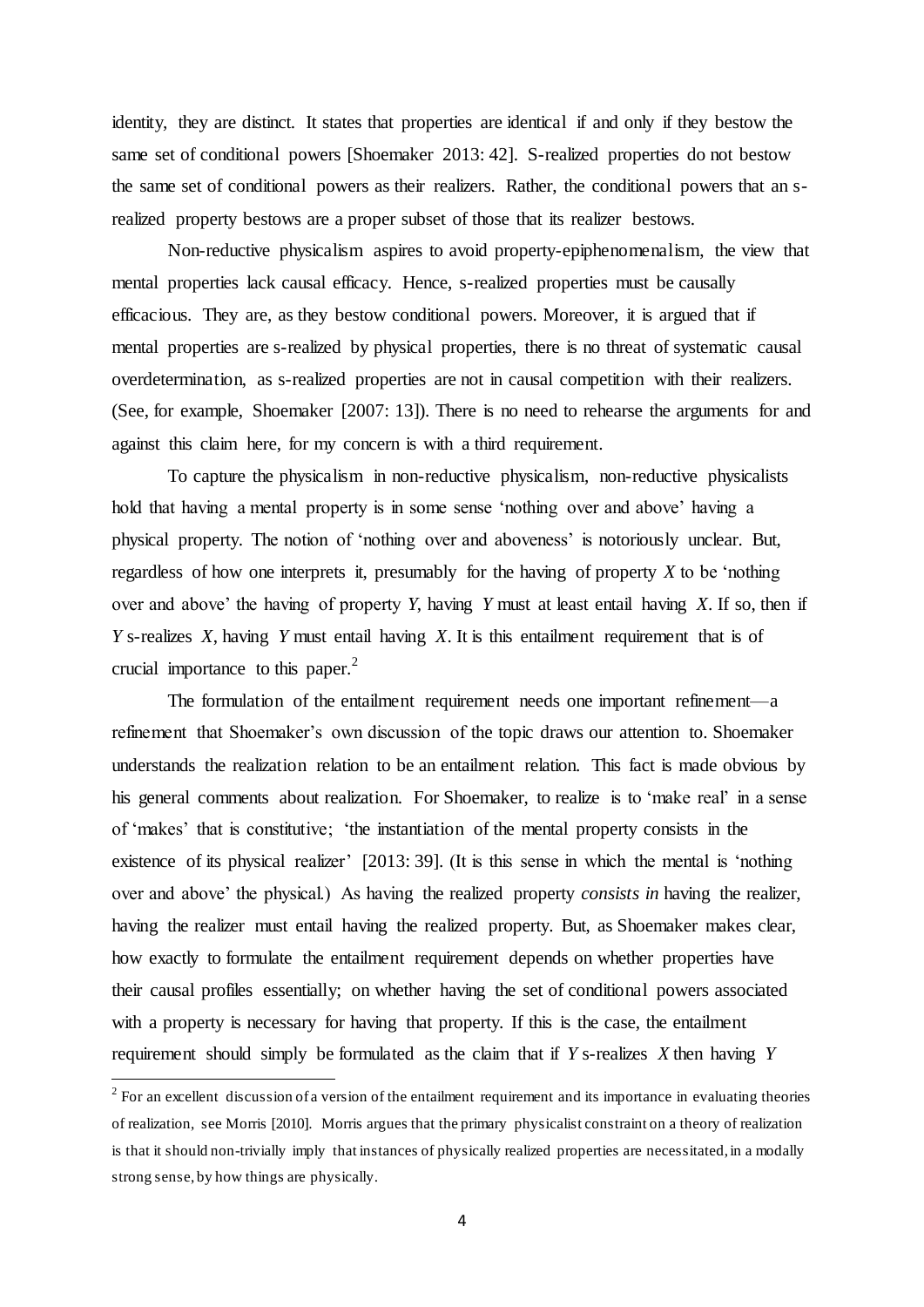must entail having *X*, and Shoemaker considers that, given the subset account, it is 'straightforwardly true that the instantiation of the realizer property entails the instantiation of the realized property' [2001: 94]. If, however, properties have their causal profiles contingently, then what entails the instantiation of the realized property is 'not the instantiation of the realizer property by itself, but its instantiation *having the causal features it in fact has*, or, what comes to the same thing, *being governed by the causal laws that in fact hold*' [2001: 94]. We should then include in the realizer a set of laws. That is, *X*'s s-realizer is *Y* and such that *L*, where '*L*' stands for the causal laws that actually obtain [2001: 95]. The entailment requirement should thus be formulated as the claim that if *Y* and such that *L* srealizes *X*, then having *Y* together with the obtaining of *L*, must entail having *X*.

I will argue that, contrary to Shoemaker, the subset account fails to satisfy the entailment requirement. Hence, it cannot provide a satisfactory basis for non-reductive physicalism.<sup>3</sup> For simplicity—that is, to avoid having to talk about realizers such as '*Y* and such that *L*'—I shall assume that properties have their causal profiles essentially. (This is Shoemaker's position [2007: Appendix]). However, this assumption is not essential to my argument, which would hold equally if one adopted the contingency view.<sup>4</sup>

 $\overline{\phantom{a}}$ <sup>3</sup>As an aside, note that Shoemaker [2013: 42] has recently retracted a previous version of the subset account precisely because it failed to meet the entailment requirement. That version added the requirement that for *X* to be s-realized by *Y* the backward-looking causal features of *Y* must be a proper subset of those of *X*, where these concern what sorts of states of affairs can cause its instantiation [Shoemaker 2003b; Shoemaker 2007]. McLaughlin [2007: 160] demonstrates that, given this extra claim, the subset account fails to meet the entailment requirement. This paper establishes that, for very different reasons, even without the extra claim about backward-looking causal features, the subset account fails to meet the entailment requirement.

<sup>&</sup>lt;sup>4</sup> An anonymous referee has pointed out that the subset account can easily be made to satisfy the entailment requirement by re-formulating it as follows:

Where *X* and *Y* are properties instantiated by the same object, *X* is s-realized\* by *Y* just in case the

forward-looking causal features of *X* are a proper subset of those of *Y*, and having *Y* entails having *X*. It is trivially true that if *Y* s-realizes\* *X*, having *Y* entails having *X*. However, there are at least two problems with this re-formulation. First, what seems to be doing all of the work within this re-formulated version of the subset account is the entailment claim—the claim that having *Y* must entail having *X*. It is unclear what further purpose is served by the claim that the forward-looking causal features of *X* must be a proper subset of those of *Y*. (For further development of this kind of point, see McLaughlin [2007] and Morris [2010: 399].) Secondly, if *Y* s-realizes\* *X*, the fact that having *Y* entails having *X* is not a consequence of the fact that the forward-looking causal features of *X* are a proper subset of those of *Y*. It is instead an additional, brute claim of the subset account. Hence, it leaves the question of why the realization relation is an entailment relation unanswered, when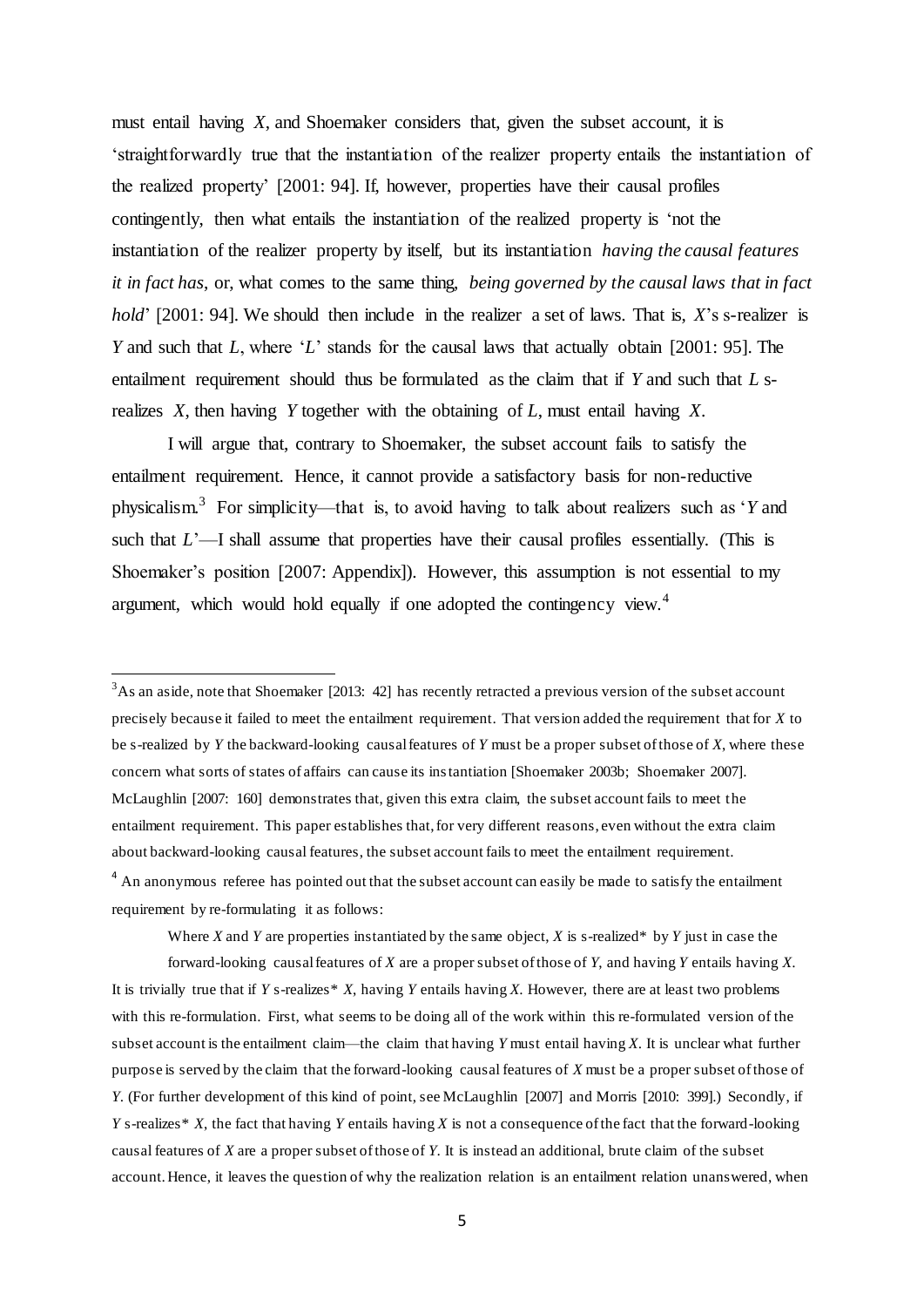I now turn to the second claim of my argument: The summing of properties does not entail the summing of their forward-looking causal features.

#### *2.1 The Argument*

Shoemaker maintains that, as it stands, the subset account makes 'any conjunctive property a realizer of each of its conjuncts' [2007: 13]. His reasoning is presumably as follows: Take any two properties *X* and *Y* that are instantiated by the same object. Say that *X* has forwardlooking causal feature *a* and that *Y* has *b*. The conjunctive property *X*-and-*Y* will therefore have forward-looking causal features *a* and *b*. (The assumption being that the summing of properties entails the summing of their forward-looking causal features). Thus *X*-and-*Y* srealizes *X* and s-realizes *Y*. 5

I would question this reasoning. Return to the property of being knife-shaped. It bestows the conditional power to cut wood if made of steel. In accordance with the claim that the summing of properties entails the summing of their forward-looking causal features, being knife-shaped-and-being one foot long also bestows this conditional power. But what about a property such as being knife-shaped-and-being made of butter? Does it bestow the

<sup>5</sup> Shoemaker is certainly not alone in this reasoning. See, for example, Wilson [2009: 165].

 $\overline{a}$ 

Note that Shoemaker wishes to deny that every conjunctive property s-realizes its conjuncts. He therefore restricts the class of conjunctive properties that count as s-realizers. According to Shoemaker, the forward-looking causal features of a conjunctive property always contain as a proper subset those of each of its conjuncts. However, Shoemaker adds the requirement that a conjunctive property only counts as an s-realizer of one of its conjuncts if there is an asymmetrical relation between the conjuncts, such that the instantiation of one of the conjuncts narrows the way determinable powers bestowed by the other conjunct (the one that is realized) can be exercised, but not vice versa [2007: 28]. A discussion of this restriction is not of relevance to this paper. My issue is with Shoemaker's assumption that the forward-looking causal features of a conjunctive property always contain as a proper subset those of each of its conjuncts. I reject this assumption. I therefore consider that, even without Shoemaker's restriction, not all conjunctive properties s-realize their conjuncts. Furthermore, if one grants Shoemaker's restriction, this does not affect my argument. As will become clear, my argument is concerned with establishing that some conjunctive properties are *s-realized by* their conjuncts. Shoemaker's restriction limits which conjunctive properties s-realize their conjuncts. It does not limit which conjunctive properties are s-realized by their conjuncts. Nor is it designed to do so, for Shoemaker assumes that there are no such cases.

**2.** 

arguably it is precisely this fact that cries out for explanation. (See Morris [2010: 399-400] for further defence of a point along these lines.)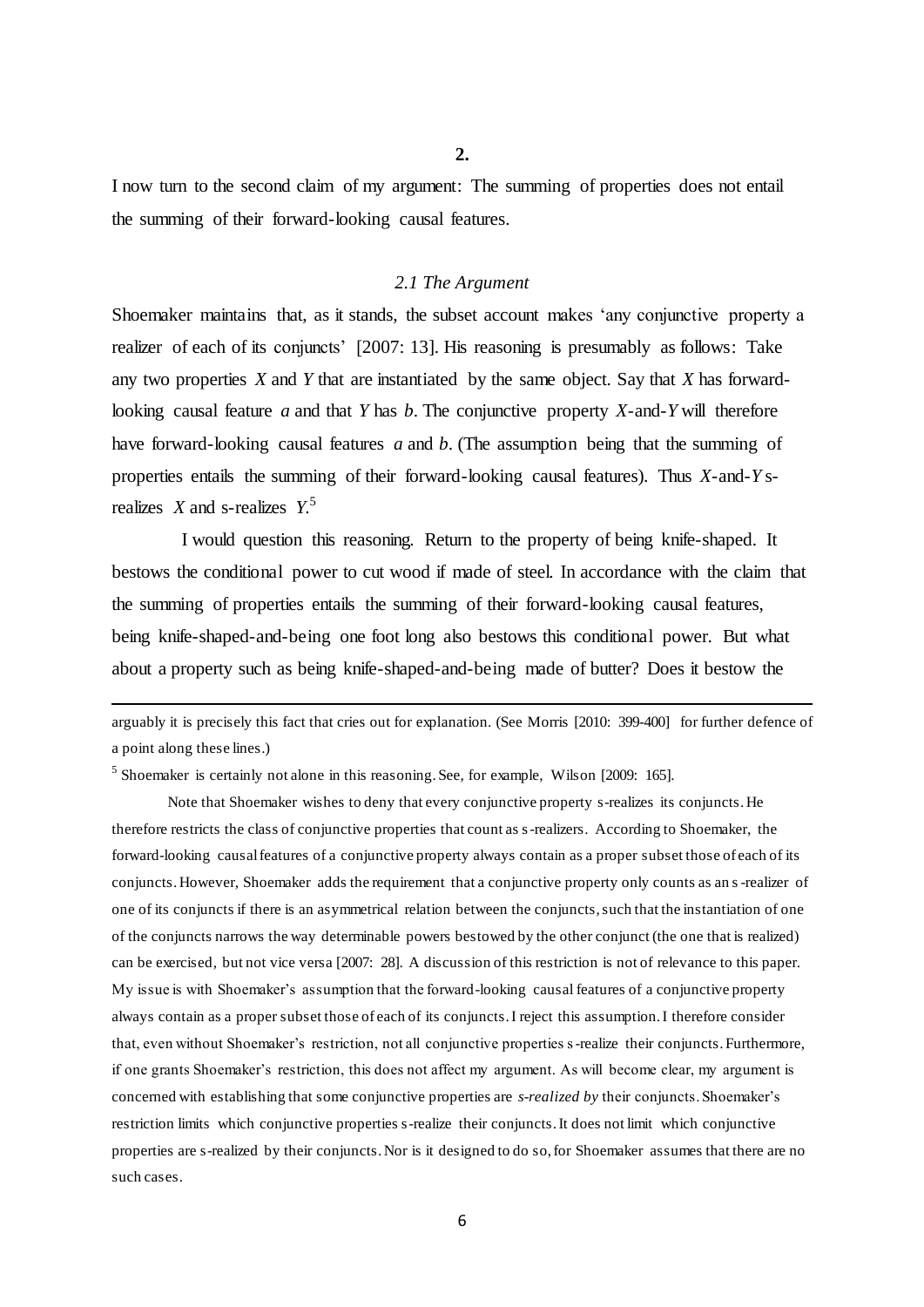conditional power to cut wood if made of steel? Surely not. Indeed, it is only by losing the property of being made of butter—and, thus, losing this conjunctive property—that an object could cut wood. Hence, if one considers every combination of properties that an object with the property of being knife-shaped-and-being made of butter could instantiate, and every power that this conjunctive property bestows in each of these combinations, the power to cut wood will not be among them. Therefore, being knife-shaped bestows a conditional power that being knife-shaped-and-being made of butter does not. Consequently, being knifeshaped-and-being made of butter does not s-realize being knife-shaped.

This example is not in any way unusual. Being made of steel bestows the conditional power to cut wood if knife-shaped, but being made of steel-and-being round does not. Being round bestows the conditional power to bounce if made of rubber, but being round-and-being made of steel does not. More generally, say that the conditional powers that *X* bestows includes *A*, where *'A*' is 'the conditional power of having power *p* conditionally upon having property *Q'*. And, say that having property *Y* entails not having *Q*. *X* bestows *A*, but *X*-and-*Y* doesn't.

Hence, the subset account does not make every conjunctive property a realizer of each of its conjuncts. In claiming that it does, the underlying error is to assume that the summing of properties entails the summing of their forward-looking causal features. Given the above, this assumption is incorrect.

#### *2.2 Objections*

Before considering the implications of this claim, I shall consider a reply that Shoemaker has made to it.<sup>6</sup> For brevity, let '*K*' stand for 'the property of being knife-shaped', '*S*' for 'the property of being made of steel', '*B*' for 'the property of being made of butter and '*K*-and-*B*' for 'the property of being knife-shaped-and-being made of butter'. The reply is as follows: Contrary to my suggestion, there is no conditional power that *K* bestows but that *K*-and-*B* does not. Like *K*, *K*-and-*B does* bestow on an object the conditional power to cut wood if it has *S*. This follows from the fact that the conditional claim 'if it were the case that something which has *K*-and-*B* also had *S*, then it would be the case that it had the power to cut wood' is true. Of course, the conditional power could never be exercised by any object that instantiates *K*-and-*B*. It could only be exercised by an object that also had *S*, but it is

<sup>&</sup>lt;sup>6</sup> This reply was made by Shoemaker in private correspondence.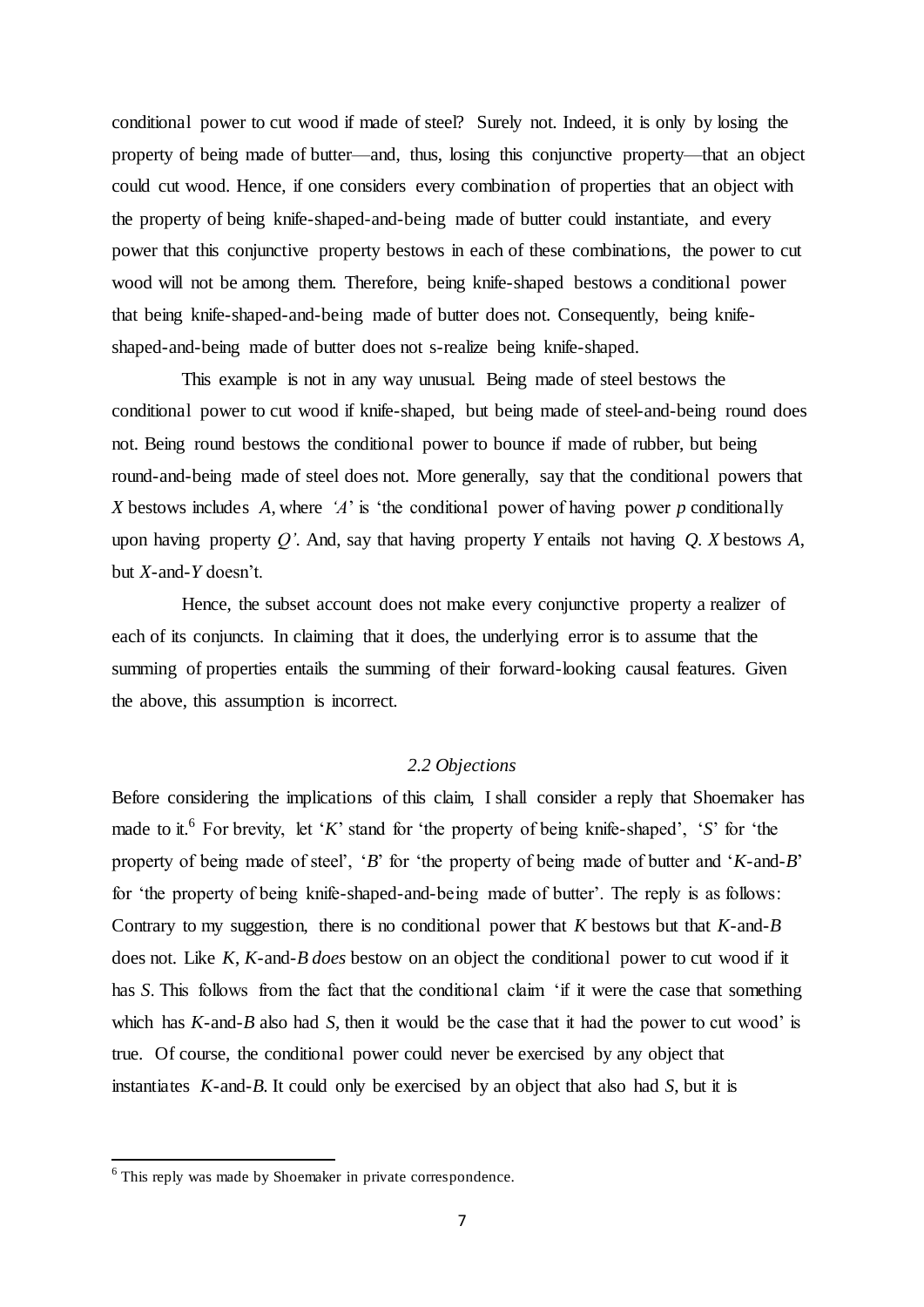impossible for something to have both *K*-and-*B* and *S*, as it is impossible for something to have both *B* and *S*. That said, the conditional claim is still true.

The problem with this reply is that it results in an unsatisfactory account of conditional powers. It is not merely technologically or nomologically impossible for something to be made of butter and of steel at the same time. It is metaphysically impossible; false in all possible words. Therefore, the conditional 'if it were the case that something which has *K*-and-*B* also had *S*, then it would be the case that it had the power to cut wood' is a counterpossible. That is, one whose antecedent is metaphysically impossible.

Consequently, given the traditional Lewis-Stalnaker semantics for counterfactuals which I assume that Shoemaker and other proponents of the subset account would not wish to oppose—this conditional is indeed true, but only *vacuously* [Lewis 1973; Stalnaker 1968]. Hence, take Lewis' analysis of the meaning of a counterfactual conditional. According to it:

'If it had been the case that  $p$ , then it would have been the case that  $q'$  is true if and only if  $q$  is true in all of the closest possible worlds in which  $p$  is true. 'If it had been the case that  $p$ , then it would have been the case that  $q'$  is therefore true if there is no world in which  $p$  is true—that is, if  $p$  is metaphysically impossible—as it is vacuously true that  $q$  is true in 'all' of the closest worlds in which  $p$  is true. Therefore, to accept Shoemaker's response, one must allow that conditional propositions that are vacuously true

pick out conditional powers.

But then one gets an explosion of conditional powers. If  $p$  is metaphysically impossible, then *any* counterfactual which has *p* as an antecedent is vacuously true—the consequent of a counterpossible makes no difference to its truth-value. Hence, it is vacuously true that if it were the case that something which has *K*-and-*B* also had *S* then it would be the case that it had the power to make wood explode, the power to turn wood invisible, the power to make the whole world invisible, and so on. Are we really to conclude that all of these conditional propositions pick out conditional powers that  $K$ -and- $B$  bestows?<sup>7</sup>

Perhaps one's answer is 'Yes!' One might claim that all that there is to an object having a conditional power is that the relevant counterfactual conditional is true. Then, given that there are vacuously true counterfactuals, there are going to be 'trivial' conditional powers—that is, conditional powers for which the relevant counterfactual conditional is vacuously true.

<sup>&</sup>lt;sup>7</sup> I'm grateful to E. J. Lowe for helpful discussion on this issue.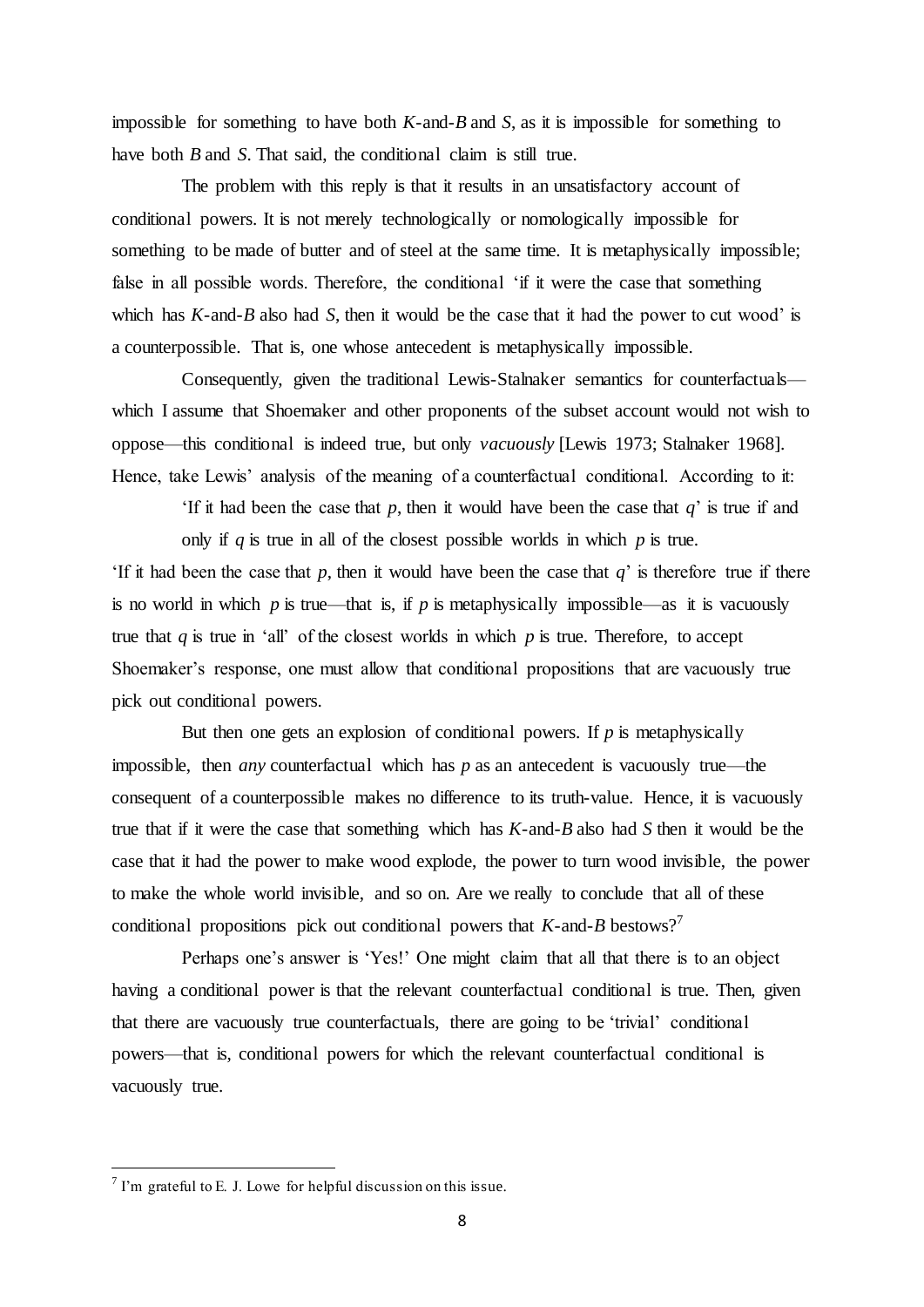This is problematic. It is one thing to accept that there are vacuously true counterfactuals, and another to suggest that they do ontological work. (Hence, although Lewis accepts that there are vacuously true counterfactuals, they play no role whatsoever in his counterfactual theory of causation). If counterpossibles pick out conditional powers, this leads to a deflationary account of conditional powers that is hard to square with the ontological work that they are supposed to do. Conditional powers, according to Shoemaker, provide the basis for a robust ontological account of properties. What it is for a property to exist and for one property to be identical with another is to be accounted for in terms of them. To take properties ontologically seriously, one must therefore take conditional powers ontologically seriously. One cannot do this if one accepts trivial conditional powers. One might concede that trivial conditional powers exist, but that they play no role in an account of property existence or identity. But, then, they shouldn't play any role in an account of property dependence and, hence, the subset account.

Consequently, accepting that counterpossibles pick out conditional powers leads to an unsatisfactory account of conditional powers. For this reason, the claim that *K*-and-*B* bestows on an object the conditional power to cut wood if it has *S* should be rejected, if it requires one to accept that counterpossibles pick out conditional powers.

But perhaps it doesn't require this? Here is an alternative response to that offered by Shoemaker: An object, *x*, that has *K*-and-*B*, is such that if it were the case that *x* had *S*, then it would be the case that *x* had the power to cut wood. This counterfactual is not vacuously true, as the antecedent doesn't state that *x* continues to have *K*-and-*B* when *x* gains *S*. But, still, it is true in virtue of *x* having *K*. Why isn't this enough to say that *K*-and-*B* bestows on *x* the conditional power to cut wood if *x* has *S*? 8

The problem with this response is that it conflicts with Shoemaker's understanding of what it is for a property to bestow a conditional power. For Shoemaker, to say that *K* bestows on an object the conditional power to cut wood if it has *S*, just means that if the object had *K* 'combined with', that is, as well as, *S*, then it would have the power to cut wood simpliciter—being knife-shaped is not sufficient for an object to be able to cut wood, but a *steel* knife is able to cut a wooden object (if applied to it with suitable pressure) [Shoemaker 2003a; 212]. Correspondingly, to say that *K*-and-*B* bestows on an object the conditional power to cut wood if it has *S*, just means that that if the object had *K*-and-*B* combined with *S*, then it would have the power to cut wood simpliciter.

<sup>&</sup>lt;sup>8</sup> I'm grateful to a referee for this suggestion.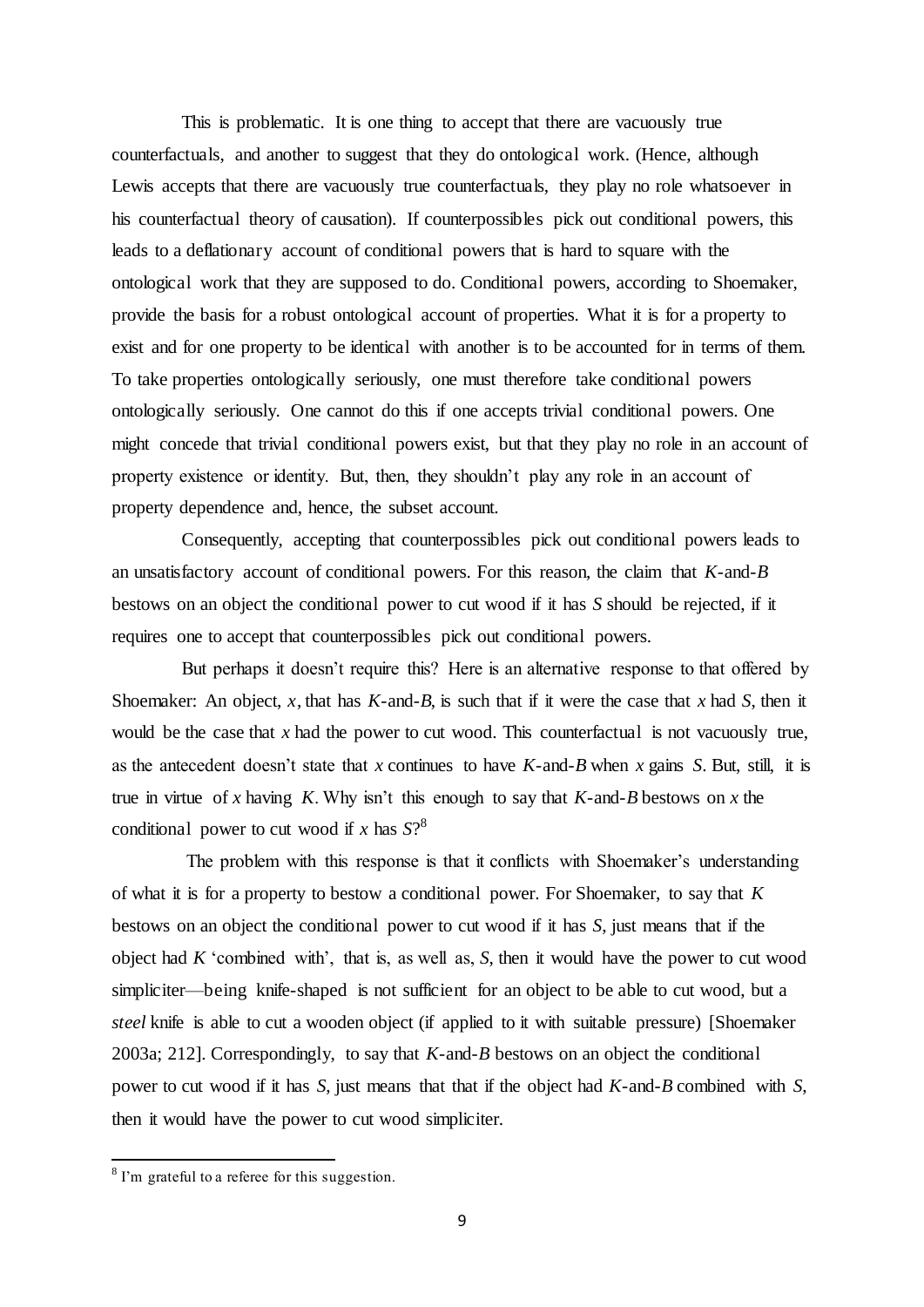The response under consideration appeals to the fact that if an object has *K*-and-*B* and then gains *S*—thereby, losing *B*, and thus losing *K*-and-*B*—it would have the power to cut wood simpliciter. However, this is ultimately to claim that if an object had the combination of *K* and *S*, it would have the power to cut wood simpliciter; not to claim that if it had the combination of *K*-and-*B* and *S*, it would have the power to cut wood simpliciter. Consequently, given Shoemaker's account of what it is for a property to bestow a conditional power, it allows one to accept that *K* bestows on an object the conditional power to cut wood if it has *S*, but not that *K*-and-*B* does. That claim would only follow from the claim that if an object had the combination of *K*-and-*B* and *S*, then it would have the power to cut wood simpliciter. Therefore, given Shoemaker's account, this response is unsatisfactory.

Hence, in conclusion, given Shoemaker's account of what it is for a property to bestow a conditional power, unless we accept the unsatisfactory claim that counterpossibles pick out conditional powers, *K*-and-*B* does not bestow one of the conditional powers that *K* does. More generally, the summing of properties does not entail the summing of their forward-looking causal features.

## **3.**

I turn to the third claim of my argument: Without the assumption that the summing of properties entails the summing of their forward-looking causal features, the subset account fails to satisfy the entailment requirement.

Given that the summing of properties doesn't entail the summing of their forwardlooking causal features, far from it being the case that all conjunctive properties s-realize their conjuncts, some conjunctive properties are actually s-realized by one of their conjuncts. This is demonstrated by the following example: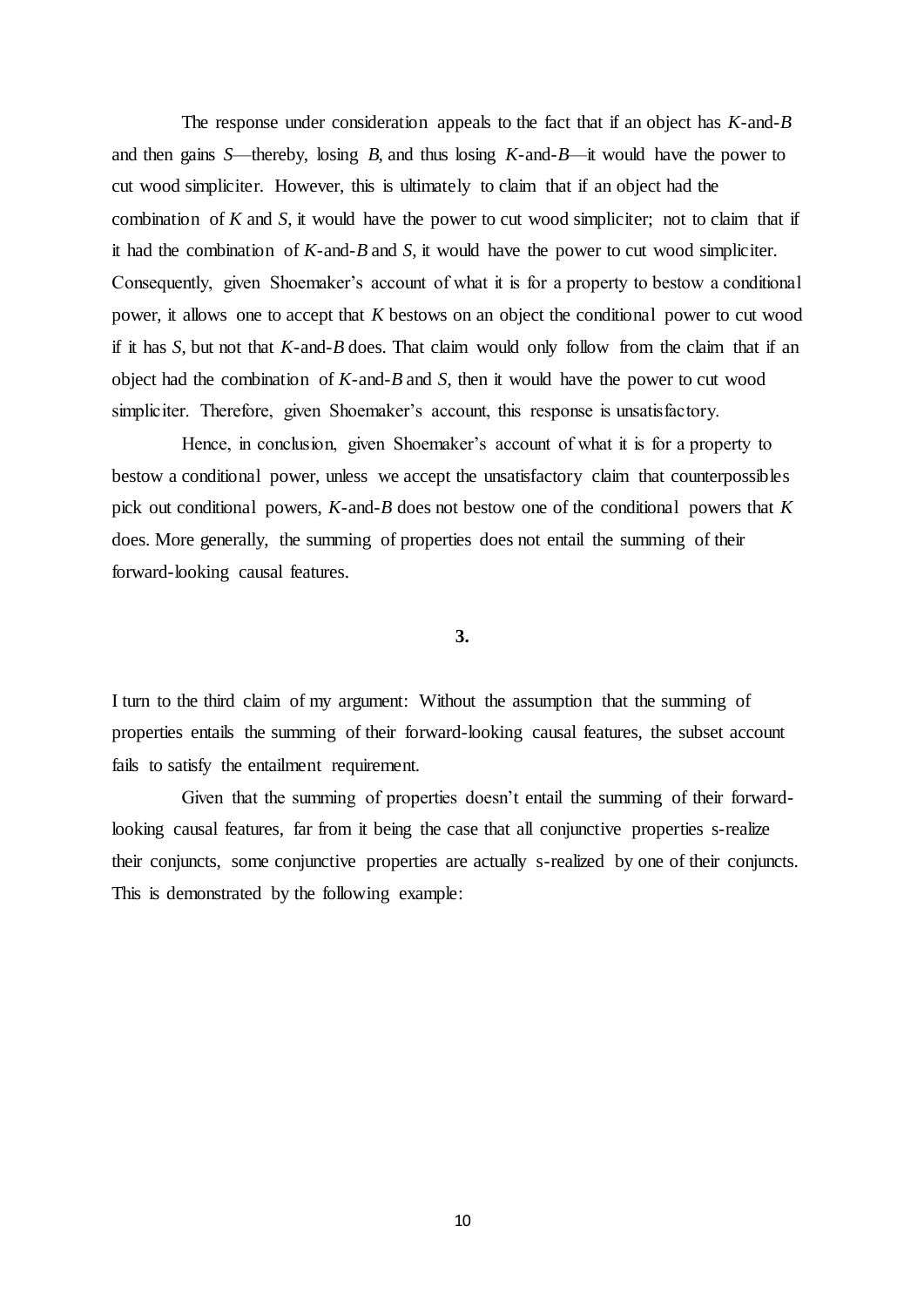

 *Figure 1: Four-light circuit*

For brevity, designate the property of having switch A in position 1 by '*A1'*, the property of having switch B in position 3 by '*B3*', and so on. The blue bulb (BLB) shines if the circuit has *C6*—in other words, if switch C is in position 6. The red bulb (BLR) shines if the circuit has *A2*, *B4* and *C5*. The green bulb (BLG) shines if it has *A1*, *B3* and *C5*. The yellow bulb (BLY) shines if it has *A1* and *C5*, or, if it has *A2*, *B4* and *C5*.

Consider properties *A1* and *B4*. Say that '*y*' stands for 'the conditional power to make the yellow bulb shine', '*g*' for 'the conditional power to make the green bulb shine', and '*r*' for 'the conditional power to make the red bulb shine'. *A1* bestows on the circuit:

- i) *y* if it has *C5.* (I.e. the conditional power to make the yellow bulb shine if it has C5.)
- ii) *g* if it has *B3* and *C5*.

*B4* bestows on the circuit:

- i) *r* if it has *A2* and *C5.*
- ii) *y* if it has *A2* and *C5*.

For the sake of simplicity, for the moment, assume that these are the only conditional powers that  $AI$  and  $B4$  bestow.<sup>9</sup>

<sup>&</sup>lt;sup>9</sup> §4 presents a more complex version of the argument that abandons this assumption.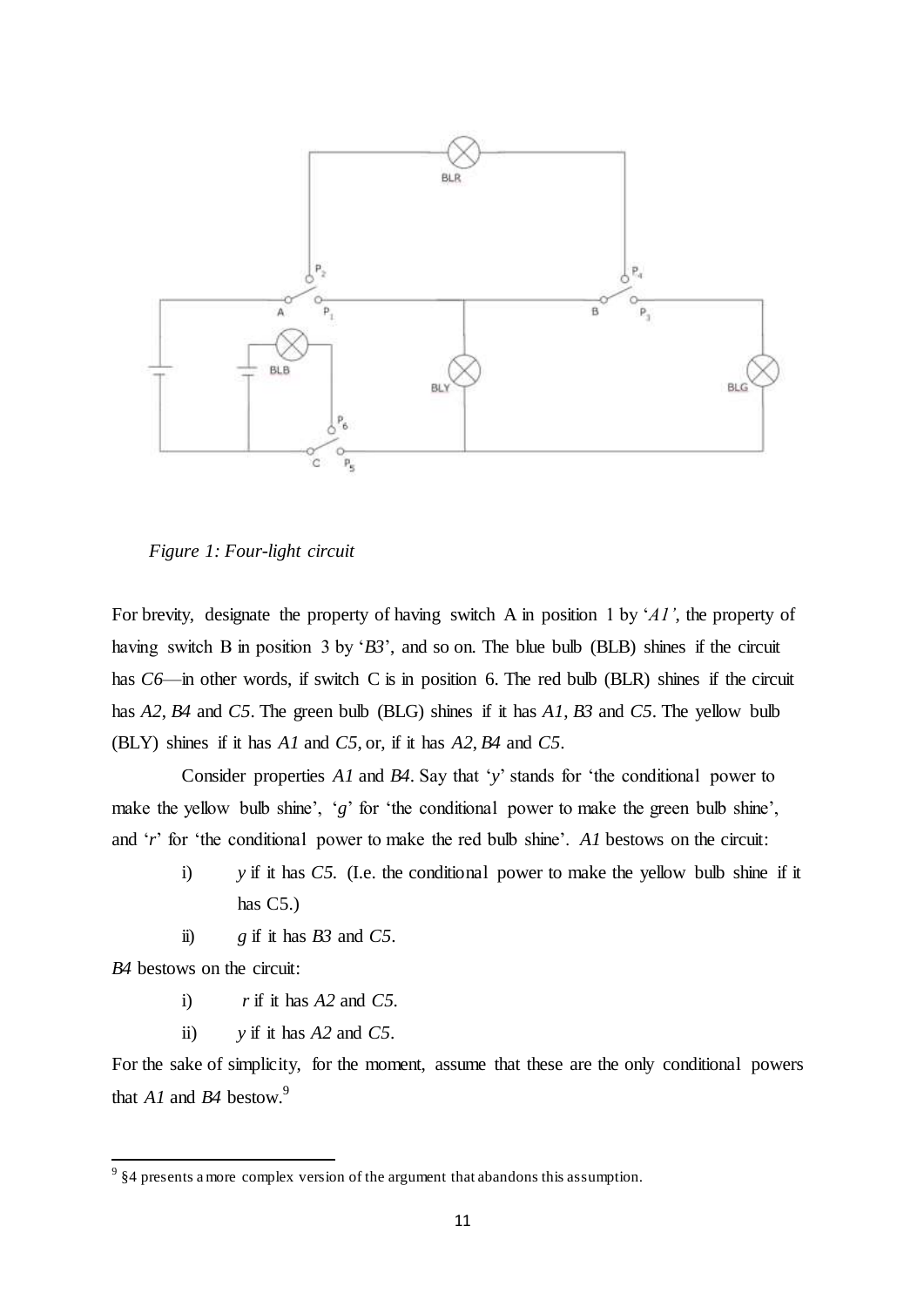Now consider the conjunctive property *A1*-and-*B4*. Is the set of conditional powers that it bestows the sum of those bestowed by *A1* and *B4*? Like *A1*, *A1*-and-*B4* bestows *y* if the circuit has *C5*. However, unlike *A1*, *A1*-and-*B4* does not bestow *g* if the circuit has *B3* and *C5*. This is for the same reason that being knife-shaped-and-being made of butter does not bestow the conditional power to cut wood if made of steel. The underpinning conditional proposition—if it were the case that the circuit which has *A1*-and-*B4* also had *B3* and *C5*, then it would be the case that it had the power to make the green bulb shine—has an impossible antecedent. Having *A1*-and-*B4* excludes having *B3*. And, as argued, if counterpossibles pick out conditional powers this trivialises the notion of a conditional power. Similar reasoning leads to the conclusion that, unlike *B4*, *A1*-and-*B4* does not bestow on the circuit either *r* if it has *A2* and *C5*, or, *y* if it has *A2* and *C5*. Hence, *A1*-and-*B4* only bestows on the circuit:

i)  $y$  if it has  $C5$ .

Thus, given the assumption that all of the conditional powers that *A1* and *B4* bestow have been listed, the conditional powers that *A1*-and-*B4* bestows are in fact a proper subset of those that *A1* bestows. Hence, *A1* s-realizes *A1*-and-*B4*.

According to the entailment requirement, if *A1* s-realizes *A1*-and-*B4*, having *A1* must entail having *A1*-and-*B4*. But this is implausible. Given the standard, common-sense, understanding of property compositionality, to have a conjunctive property an object must have each of the conjunctive property's conjuncts.<sup>10</sup> Hence, for a ball to have the conjunctive property of being red-and-being round it must be red and round. Likewise, for the circuit to have *A1*-and-*B4* it must have *A1* and *B4*. Therefore, for having *A1* to entail having *A1*-and-*B4*, having *A1* must entail having *A1 and* having *B4*. But having *A1* does not entail having *B4*—clearly switch B could be in position 3 while switch A is in position 1. As having *A1* does not entail having *B4*, having *A1* does not entail having *A1*-and-*B4*.

Thus *A1* s-realizes *A1*-and-*B4*, but having *A1* does not entail having *A1*-and-*B4*. Consequently, the subset account fails to meet the entailment requirement.

**4.**

 $\overline{a}$ 

 $10$  See, for example, Armstrong [1980: 30] and Armstrong [1997: 123].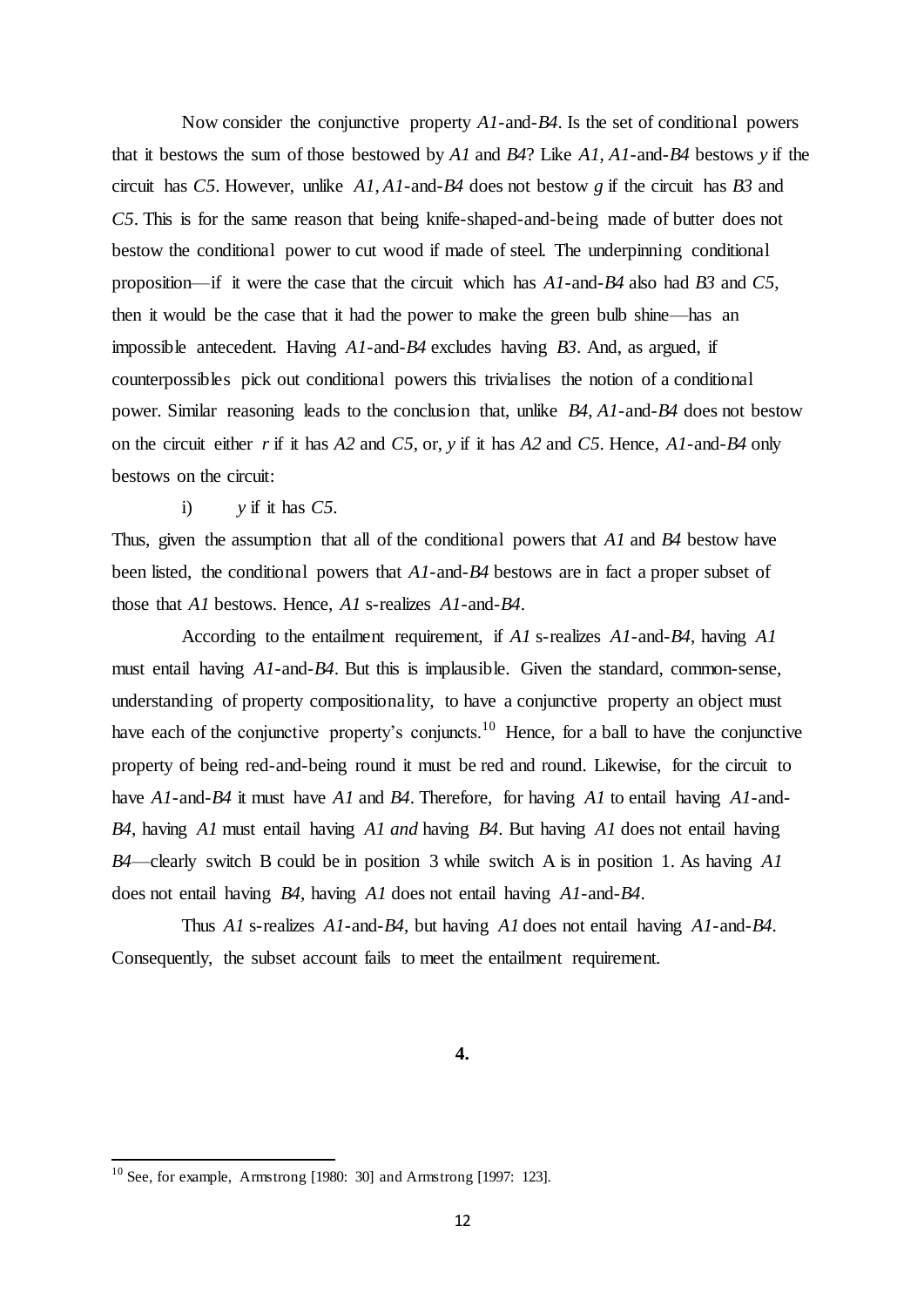As it stands, the following objection can be raised against my argument: Not all of the conditional powers that *A1* and *B4* bestow on the circuit have been considered. Some of the further conditional powers that *B4* bestows are ones that *A1*-and-*B4* bestows, but *A1* does not. Hence, *A1*-and-*B4* is not s-realized by *A1*, and the entailment problem does not arise.

To give a specific example: Various components can be added to the circuit without rearranging any of its original parts. Say that a conductor is added with a battery running directly down from the red bulb to the yellow one. Then the red bulb will shine if the circuit has *B4*. Where '*D'* stands for 'the property of having a conductor with a battery running directly from the red bulb to the yellow one', *A1* bestows on the circuit:

- i) *y* if it has *C5.*
- ii)  $g$  if it has  $B3$  and  $C5$ .

*B4* bestows on the circuit:

 $\overline{a}$ 

- i) *r* if it has *A2* and *C5.*
- ii)  $y$  if it has  $A2$  and  $C5$ .
- iii)  $r$  if it has  $D$ .

And *A1*-and-*B4* bestows on the circuit:

- i) *y* if it has *C5.*
- ii) *r* if it has *D*.

The conditional powers that *A1*-and-*B4* bestows are, therefore, not a proper subset of those that *A1* bestows.

This example successfully demonstrates that *A1* does not s-realize *A1*-and-*B4*. However, it simply calls for a revision to my argument. The problem-case rests on the idea that one can add components to the circuit—in this case, a conductor connecting the red and yellow bulb—to generate further conditional powers that *B4* bestows. But, one can also add components to the circuit which would prevent a conductor from being placed here. One way would be to run a strip of wood, or some other insulator, directly from terminal 2 to terminal 4. Let '*W*' stand for 'the property of having a strip of wood running from terminal 2 to 4'. If the circuit has *W* then it can't also have  $D^{11}$ . Now contrast the conditional powers that *A1*and-*W*, *B4*-and-*W* and *A1*-and-*B4*-and-*W* bestow with those that *A1*, *B4* and *A1*-and-*B4*

<sup>&</sup>lt;sup>11</sup> Alternatively, one could simply observe that the circuit in *Four-light circuit* does not have *D*—there is instead a gap between the bulbs—and appeal to whatever (complex) property of the circuit it is that makes this true. This would work just as well. However, what this property might be is a notoriously contentious issue and one that I don't wish to get into here. For a discussion of the ontology of gaps, see Casati and Varzi [1995].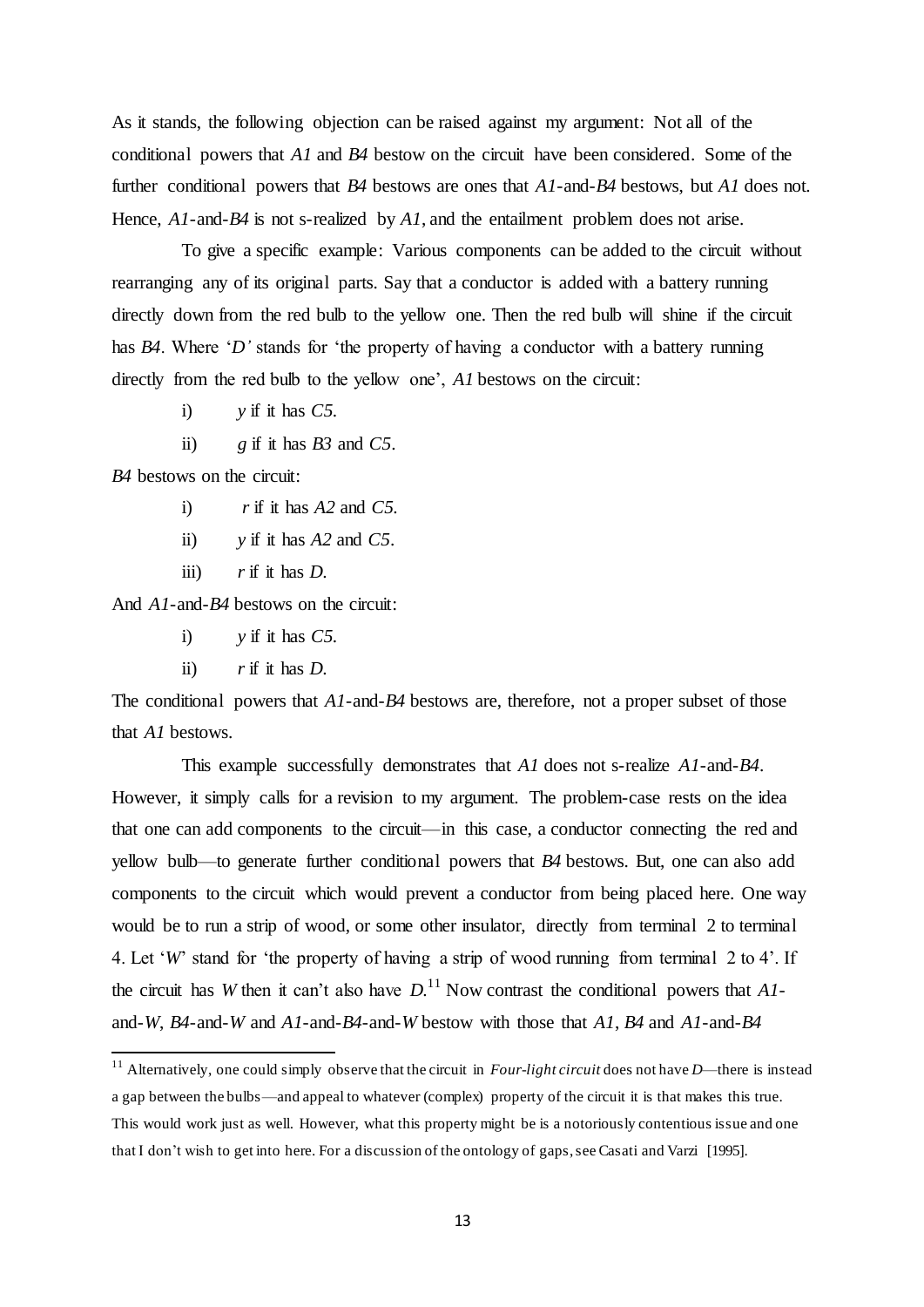bestow. If the conditional powers that *A1*-and-*B4*-and-*W* bestows are a proper subset of those that *A1*-and-*W* bestows—and, hence, if *A1*-and-*W* s-realizes *A1*-and-*B4*-and-*W*—this gives rises to the entailment problem. The claim that *A1*-and-*W* entails *A1*-and-*B4*-and-*W* is no less problematic than the claim that *A1* entails *A1*-and-*B4*.

Are the conditional powers that *A1*-and-*B4*-and-*W* bestows on the circuit a proper subset of those that *A1*-and-*W* bestows?

Well, first, crucially, unlike *B4*, *B4*-and-*W* does not bestow on the circuit *r* if it has *D*. This is because the underpinning conditional has an impossible antecedent—having *B4* and-*W* excludes having *D*. And, as argued, it is implausible that counterpossibles pick out conditional powers. Having *A1*-and-*B4*-and-*W* also excludes having *D*. Hence, for the same reason, unlike *A1*-and-*B4*, *A1*-and-*B4*-and-*W* does not bestow on the circuit *r* if it has *D*.

Secondly, *A1*-and-*W*, *B4*-and-*W* and *A1*-and-*B4*-and-*W* clearly bestow all of the conditional powers on the original list. That is: *A1-*and*-W* bestows on the circuit:

i)  $y$  if it has  $C5$ .

ii)  $g$  if it has  $B3$  and  $C5$ .

*B4-and-W* bestows on the circuit:

- i) *r* if it has *A2* and *C5.*
- ii) *y* if it has *A2* and *C5*.

And, *A1*-and-*B4-and-W* bestows on the circuit:

i)  $y$  if it has  $C5$ .

Thirdly, although *W* will itself bestow conditional powers on the circuit, some of which *A1*-and-*B4*-and-*W* will inherit, these are non-problematic. *W* bestows, for example, the conditional power to catch fire when struck by a match if dry. However, this conditional power is one that *A1*-and-*W*, *B4*-and-*W* and *A1*-and-*B4*-and-*W* all also bestow. Hence, it does not provide a counterexample to the claim that the conditional powers that *A1*-and-*B4*-and-*W* bestows are a proper subset of those that *A1*-and-*W* bestows. The conditional powers that *W* bestows would only be of concern if one of them wasn't inherited by *A1*-and-*W* and yet was inherited by *A1*-and-*B4*-and-*W*. I cannot think of any such example. (Such a suggestion seems strange in any case. See below.)

Together, these three points entail that the conditional powers that *A1*-and-*B4*-and-*W* bestows on the circuit are a proper subset of those that *A1*-and-*W* bestows, provided that '*r* if the circuit has *D*' is the only conditional power that *A1*-and-*B4* bestows that *A1* doesn't.

Now this isn't the only conditional power that *A1*-and-*B4* bestows that *A1* doesn't. To give a second example, if a conductor is added connecting terminal 2 and A, the red bulb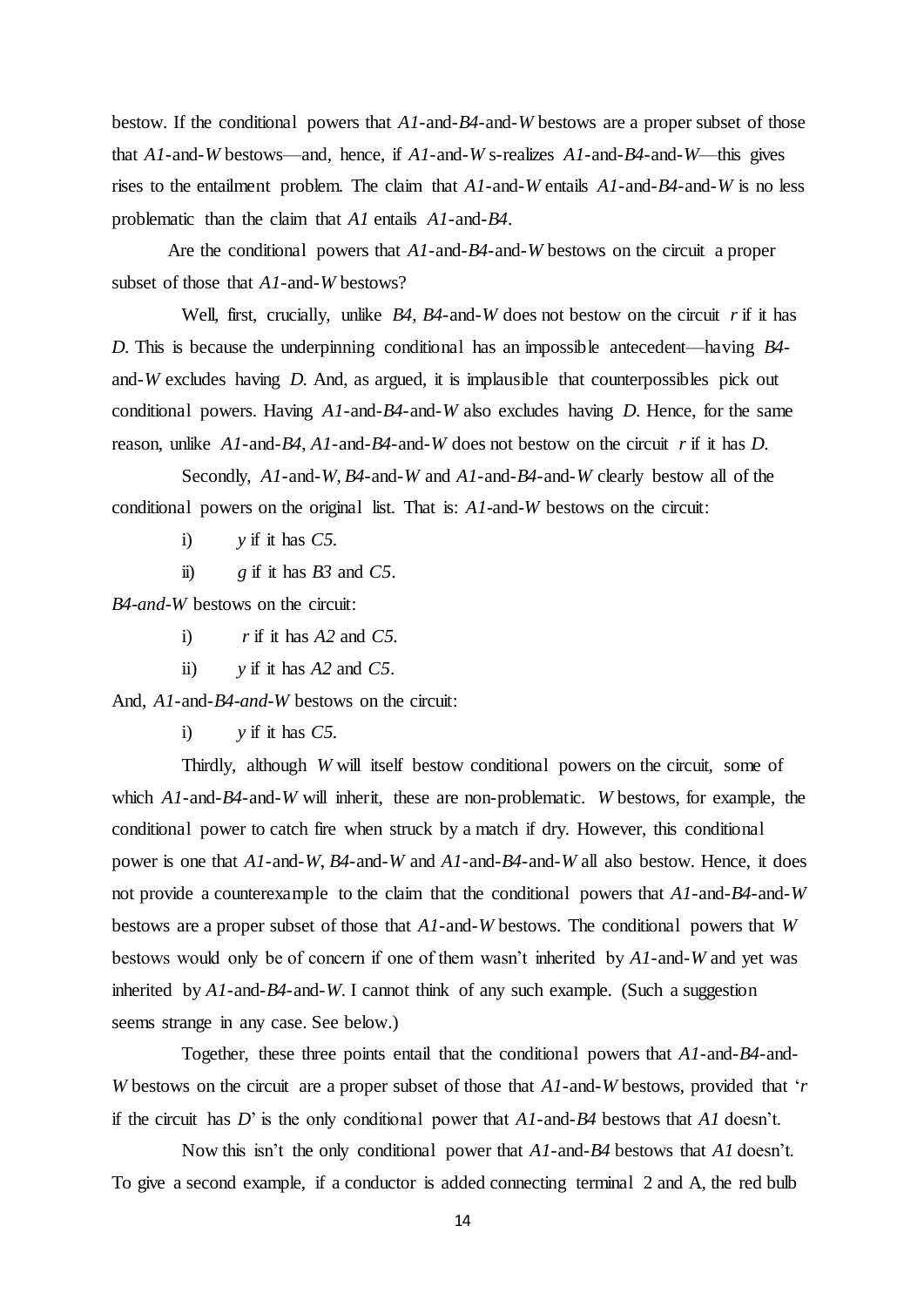would shine if the circuit had *B4* and *C5*. Hence, *B4* bestows on the circuit *r* if it has *C5* and a conductor connecting terminal 2 and A. *A1*-and-*B4* bestows this conditional power, but *A1* doesn't. Note, however, that this second problem-case, and plausibly any further one, can be dealt with *individually* in the same way that the first problem-case was dealt with.

The method used to deal with the first problem-case can be generalised as follows: Let *x* be the conditional power of having power *p* conditionally upon having property *Q*. Say that *B4* and *A1*-and-*B4* bestow *x* on the circuit*,* but *A1* does not. To reply, provide some property *S* that it is possible for the circuit to have, such that having *S* entails not having *Q*. Then contrast the conditional powers that *A1*-and-*S*, *B4*-and-*S* and *A1*-and-*B4*-and-*S* bestow with those that *A1*, *B4* and *A1*-and-*B4* bestow.

Given that counterpossibles do not pick out conditional powers, unlike *B4* and *A1* and-*B4*, neither *B4*-and-*S* nor *A1*-and-*B4*-and-*S* will bestow *x*. Provided that it is also the case that:

i) *A1*-and-*S*, *B4*-and-*S* and *A1*-and-*B4*-and *S* bestow the conditional powers on the original list, i.e. *A1*-and-*S* must bestow *y* if *C5*, *B4*-and-*S* must bestow *r* if *A2* and *C5*, etc.

And:

ii) If *S* bestows some conditional power *y* and *A1*-and-*S* doesn't inherit *y*, then neither does *A1*-and-*B4*-and-*S*.

Then, *A1*-and-*S* s-realizes *A1*-and-*B4*-and-*S*, if *x* is the only conditional power that *A1*-and-*B4* bestows that *A1* does not.

In the first problem-case, a candidate for *S* was identified simply by considering basic additions that could be made to the circuit. In the second problem-case, similar considerations allow one to identify a candidate for *S*. Hence, *'S'* could be the property of having an insulator, such as rubber, encasing terminal A (except for a gap for the switch and the wire to A's left). Having this property entails not having a conductor connecting terminal 2 and A, as the rubber would prevent the conductor from coming into contact with A. However, this kind of consideration certainly does not exhaust the possible candidates for *S*. Condition (i) states that *A1*-and-*S*, *B4*-and-*S* and *A1*-and-*B4*-and-*S* must bestow the conditional powers on the original list. Therefore, *S* couldn't be, for example, the property of having a switch in place of the red bulb. But within these limits, *S* can be any property whatsoever that it is possible for the circuit to have. (For example, the circuit's size is unimportant. Thus, *S* could be the property of being of a size that is unobservable.) It is, therefore, hard to think of a problemcase in which a candidate for *S* could not be identified.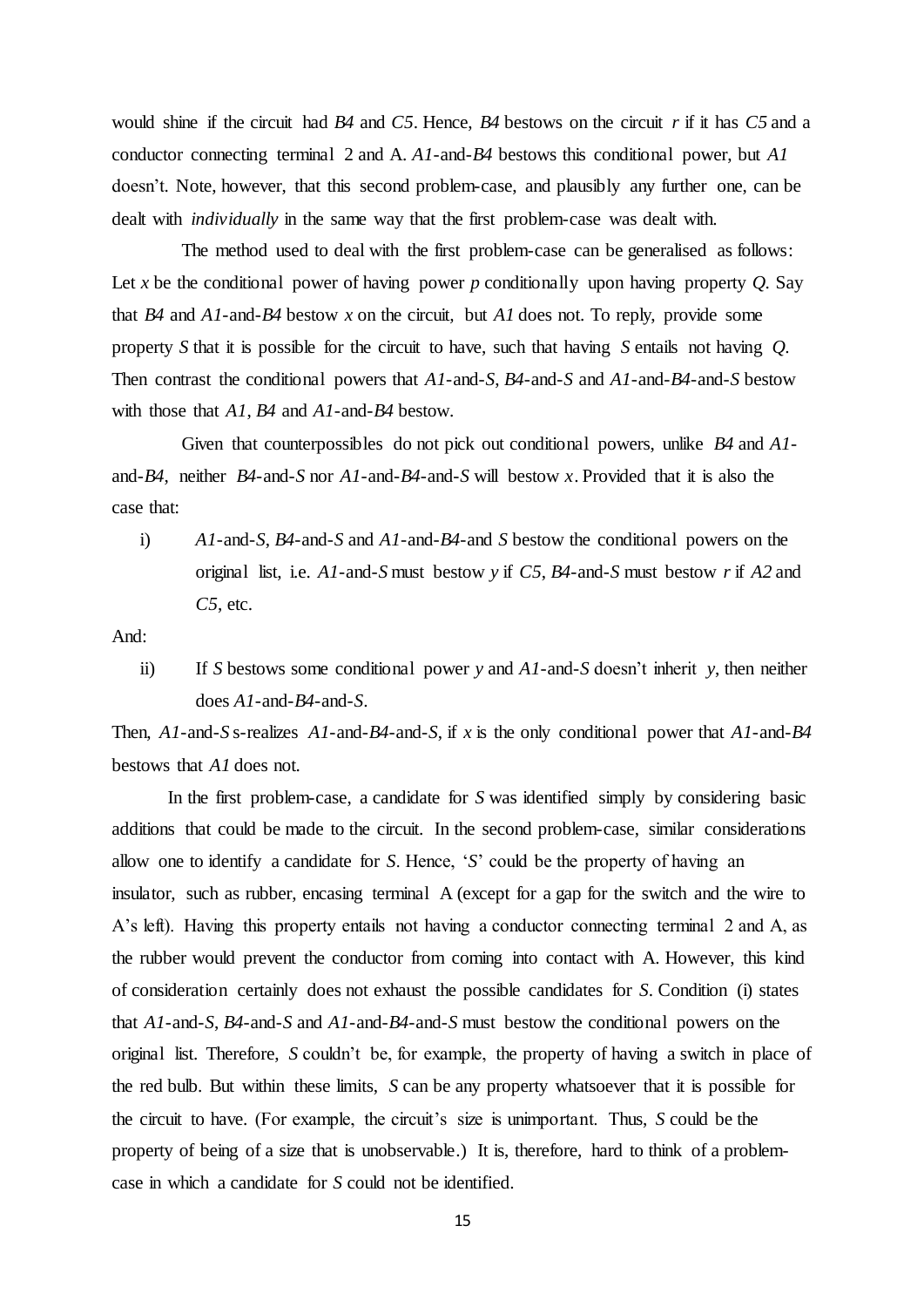Regarding condition (i), *A1*-and-*S*, *B4*-and-*S* and *A1*-and-*B4*-and *S* will bestow the conditional powers on the original list, because, as just discussed, *S* will have been chosen with precisely this requirement in mind.

Condition (ii) will also arguably hold in every case. Say that *S* bestows *y*, where *y* is the conditional power of having power *p* conditionally upon having property *R*. If *A1*-and-*S* doesn't bestow *y*, why is this? The reason must be that the underpinning conditional has an impossible antecedent. Having *A1*-and-*S* excludes having *R*, and this must be because having *A1* excludes having *R*. But, then, presumably having *A1*-and-*B4*-and-*S* will also exclude having *R*. Hence, the claim that *A1*-and-*B4*-and-*S* bestows *y* should be rejected for the same reason. Consequently, if *A1*-and-*S* does not inherit *y*, then plausibly neither will *A1*-and-*B4* and-*S*.

It is obviously not possible in this paper to consider each conditional power that it might be argued that *A1*-and-*B4* bestows but which *A1* does not. However, given the above considerations, it is reasonable to suggest that one will be able to deal with each such case using the above method. The challenge for the proponent of the subset account is to identify a plausible problem-case in which this method cannot be used.

We have considered how to respond to each problem-case individually, but how do we combine these responses? The answer is within a single pair of conjunctive properties. To explain, return to the first problem-case. Unlike *A1*, *A1*-and-*B4* bestows *r* if it has *D*. Therefore, *A1* doesn't s-realizes *A1*-and-*B4*. The response was to appeal to property *W*. *A1* and-*W* s-realizes *A1*-and-*B4*-and-*W*, if this is the only conditional power that *A1*-and-*B4* bestows that *A1* does not. But it isn't. For example, *A1*-and-*B4* bestows *r* if it has *C5* and a conductor connecting terminal 2 and A, but *A1* does not. Furthermore, like *A1*-and-*B4*, *A1* and-*B4*-and-*W* bestows this conditional power. Like *A1*, *A1*-and-*W* does not. Hence, *A1*-and-*W* does not s-realize *A1*-and-*B4*-and-*W*.

Now our response to the claim that *A1*-and-*B4* bestows *r* if it has *C5* and a conductor connecting terminal 2 and A but *A1* doesn't, was to appeal to property *S*, where '*S*' is the property of having rubber encasing A. Add *S* to the previous pair of conjunctive properties (i.e. to *A1*-and-*W* and to *A1*-and-*B4*-and-*W*). If there were no further examples of conditional powers that *A1*-and-*B4* bestows that *A1* does not, this would mean that *A1*-and-*W*-and-*S* s-realizes *A1*-and-*B4*-and-*W*-and-*S*. This would give rise to the entailment problem.

16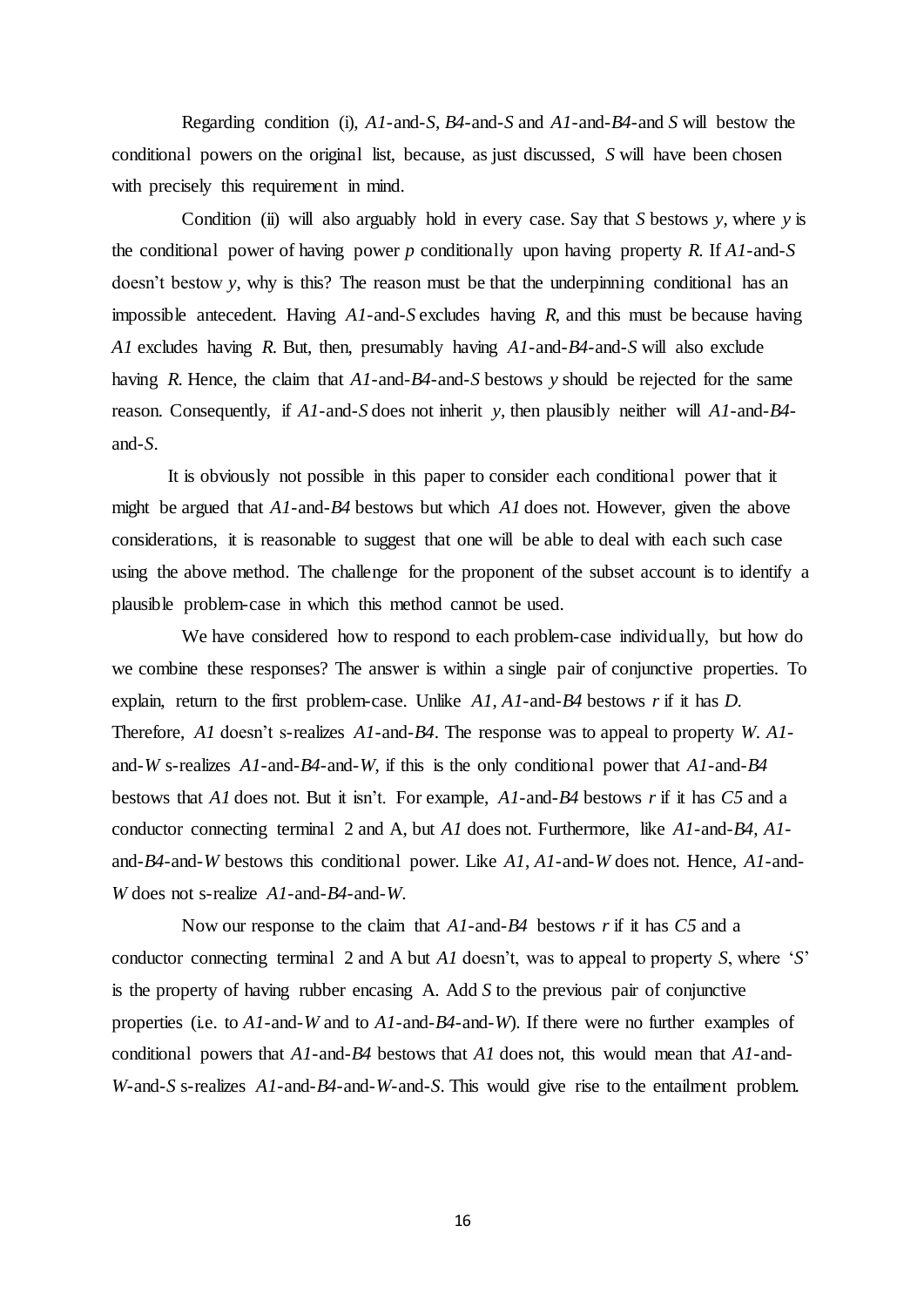Each problem-case will require us to add a further property to the pair of conjunctive properties in this way.<sup>12</sup> In doing so, the entailment problem will simply be moved to a more complex pair of conjunctive properties. Ultimately, one will be faced with the claim that  $AI$ -and- $F$  s-realizes  $AI$ -and- $B4$ -and- $F$ , where  $F'$  is itself a conjunctive property whose conjuncts include *W* and *S*. Regardless of how many conjuncts *F* has, having *A1*-and-*F* will not entail having *A1*-and-*B4*-and-*F*.

#### **5.**

Given that the subset account faces the entailment problem, it might seem that there are a few straightforward responses. I conclude this paper by briefly raising and rejecting three such responses.

## *5.1 Restrict the Subset Account*

One response is simply to add the restriction that where *Y* s-realizes *X*, *Y* must not be a conjunct of *X*. However, if the only reason for adding this restriction is to evade the entailment problem, this response is ad hoc. Matters would be different if one could give some independent reason for excluding *Y* from being an s-realizer of *X* if *Y* is a conjunct of *X*. But, in the absence of such a reason, this response is uncompelling. If there are cases where *X* and *Y* are instantiated by the same object and the forward-looking causal features of *X* are a proper subset of those of *Y*, but *Y* does not entail *X*, then surely this demonstrates that srealization does not capture an entailment relation. Simply banning the relevant cases does nothing to alleviate this worry.

# *5.2 Reject Conjunctive Properties*

Another response is to reject conjunctive properties. With Shoemaker, I have assumed that there are conjunctive properties; given that *X* and *Y* are distinct properties, then if an object has *X* and *Y*, it also has the conjunctive property *X*-and-*Y*. Contrary to this, one might claim

 $\overline{a}$ 

 $12$  The combination of properties each conjunctive property picks out must, of course, be a combination that it is possible for the circuit to have. However, for this to be a serious objection to my argument, some specific example must be provided to demonstrate that an impossible combination of properties would need to be invoked.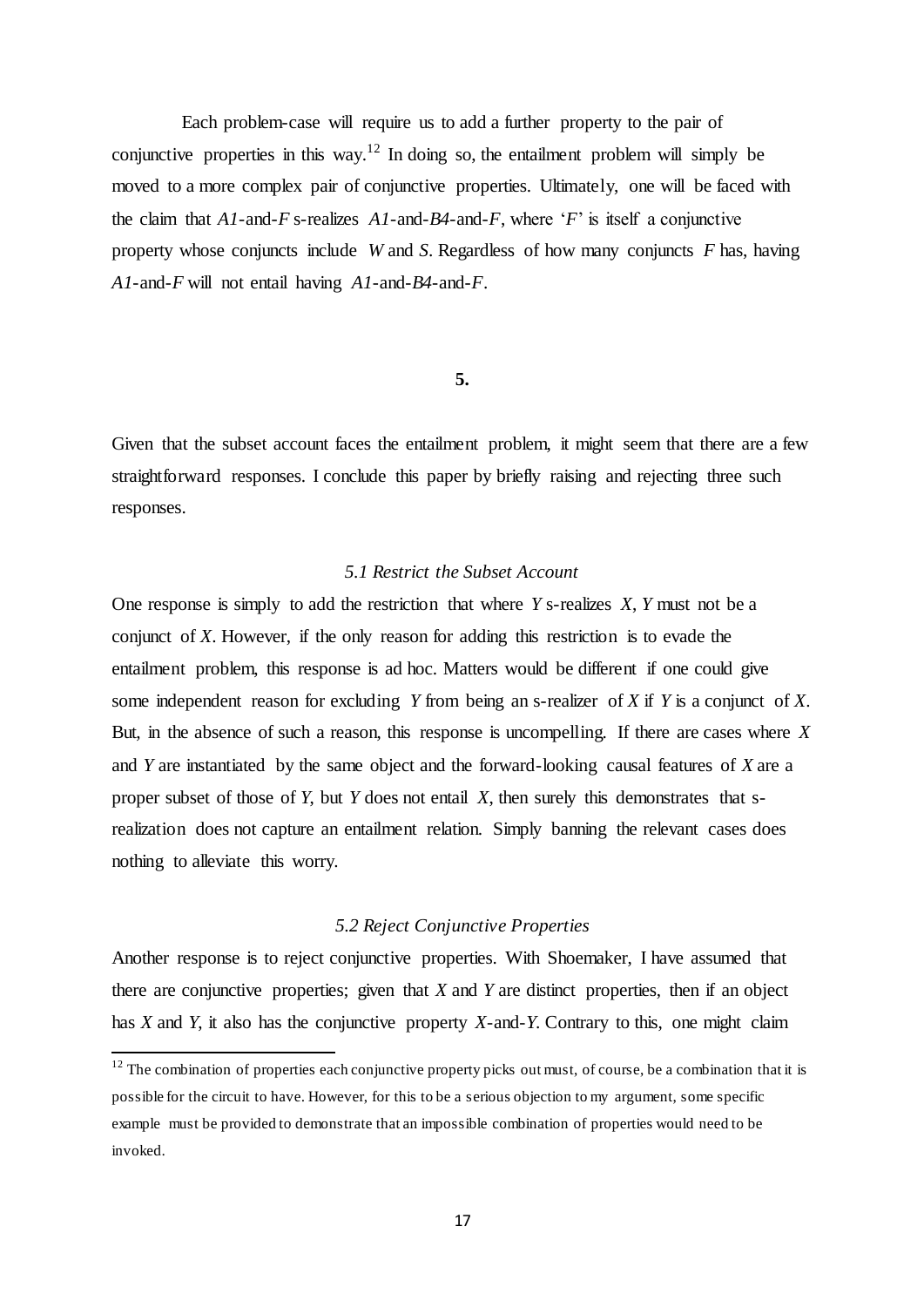that an object that has *X* and *Y* does not have a third property *X*-and-*Y*. The predicate '*X* and *Y* is not, to use Armstrong's term, a 'property-predicate' [1997: 27]. If there are no conjunctive properties, the claim that some conjunctive properties are s-realized by one of their conjuncts can be dismissed.

However, the rejection of conjunctive properties is contentious, even among those who advocate a sparse account of properties. Thus Armstrong [1980], one of the central proponents of a sparse account of properties, rejects disjunctive, negative and determinable properties, but defends the existence of conjunctive properties. His reason for this is to accommodate the possibility that properties are infinitely resoluble [1980: 32]. I do not wish to enter into a discussion about whether Armstrong is correct on this issue—my point is simply that if accepting the subset account requires one to abandon conjunctive properties, many philosophers, including those who adopt a sparse account of properties, will view this as too high a price to pay.

#### *5.3 Appeal to the Cluster Theory of Properties*

Finally, one might argue that the entailment problem does not demonstrate the falsity of the subset account, but does demonstrate that the subset account needs to be combined with the cluster theory of properties—the theory that properties are identical with clusters of conditional powers.<sup>13</sup>

If the cluster theory is accepted, the subset account satisfies the entailment requirement. If a property is identical with the cluster of conditional powers that it bestows, this entails that:

> *Sufficiency*: Having the set of conditional powers associated with a property is sufficient for having that property.

If *Sufficiency* is true, the subset account must satisfy the entailment requirement. This is because if *Y* s-realizes *X*, then, if an object has *Y*, it will have, not only the set of conditional powers associated with *Y*, but also the set of conditional powers associated with *X*. Given *Sufficiency*, the object therefore has *X*. Hence, given *Sufficiency*, if *Y* s-realizes *X*, having *Y* entails having *X*.

 $\overline{a}$ 

<sup>&</sup>lt;sup>13</sup>Shoemaker used to maintain this theory. (See, for example, Shoemaker [2003a]). However, he considers the subset account to be entirely independent from it [2001: 80].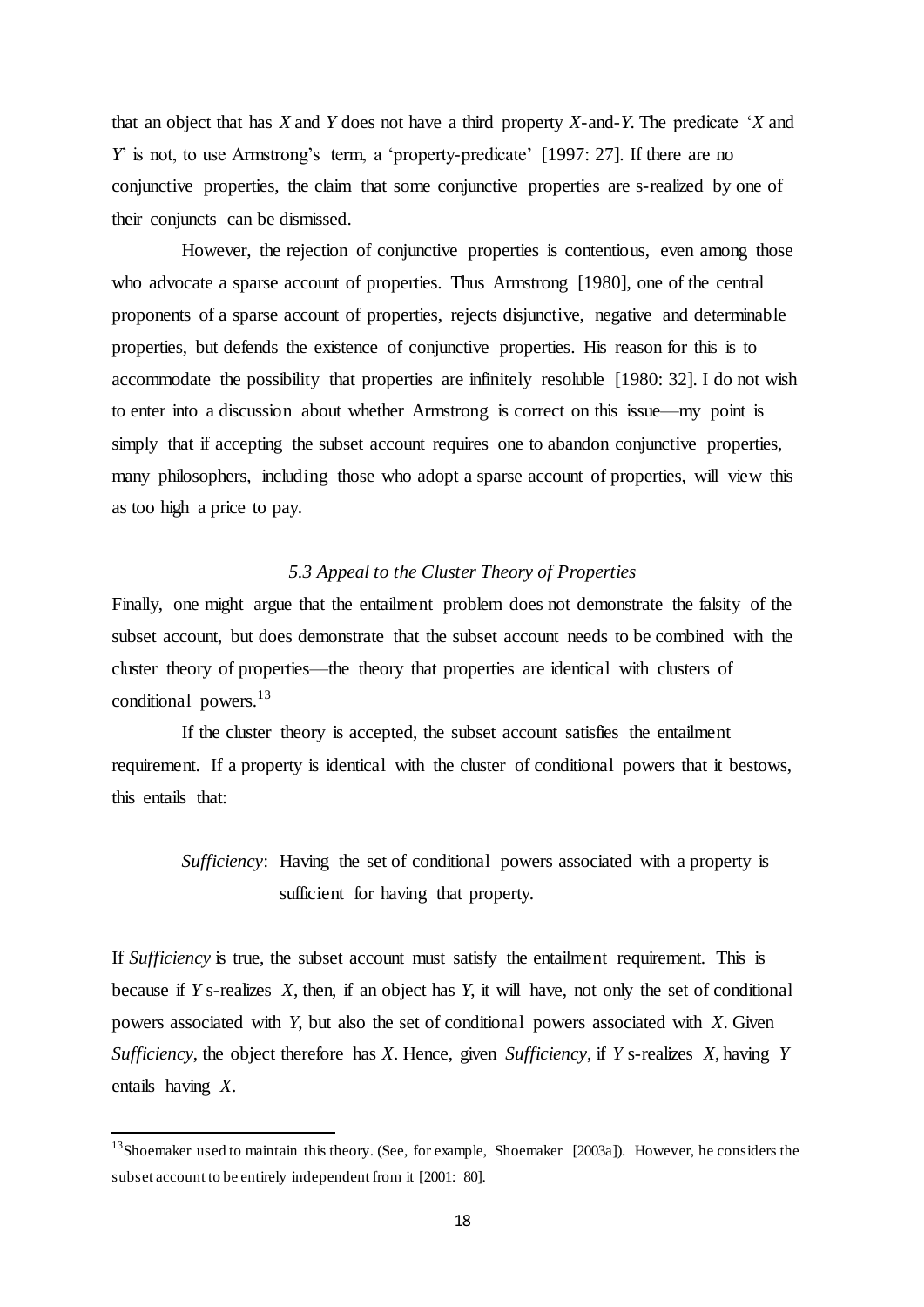However, just as this paper raises a problem for the subset account, it also raises a problem for *Sufficiency*. As discussed, given the standard, common-sense, understanding of property compositionality, to have a conjunctive property an object must have each of the conjunctive property's conjuncts. If the argument presented in this paper is correct, to accept *Sufficiency* it appears that one must abandon this common-sense claim. In *Four-light circuit*, the conclusion was that the conditional powers that *A1*-and-*B4*-and-*F* bestows are a proper subset of those that  $A1$ -and- $F$  bestows (where  $F'$  is itself a conjunctive property). Thus, if the circuit has *A1*-and-*F* it will have, not only the set of conditional powers associated with *A1*-and-*F*, but also the set of conditional powers associated with *A1*-and-*B4*-and-*F*. Given *Sufficiency*, having *A1*-and-*F* is therefore sufficient for having *A1*-and-*B4*-and-*F*. Hence, given *Sufficiency*, for the circuit to have *A1*-and-*B4*-and-*F* it need not have *B4*. The fact that *Sufficiency* is a consequence of the cluster theory does nothing to mitigate this problem. Rather, insofar as *Sufficiency* is problematic, so is the cluster theory. Proponents of the subset account therefore need to look elsewhere to find a convincing solution to the entailment problem. $14$ 

#### **REFERENCES**

Armstrong, D. 1980. *Universal and Scientific Realism: A Theory of Universals*, Vol. 2, Cambridge: Cambridge University Press.

Armstrong, D. 1997. *A World of States of Affairs*, Cambridge: Cambridge University Press. Casati, R. and A. Varzi 1995. *Holes and Other Superficialities*, Cambridge, MA: MIT Press (Bradford Books).

[Clapp,](http://philpapers.org/autosense.pl?searchStr=Leonard%20J.%20Clapp) L. 2001. Disjunctive Properties: Multiple Realizations, *Journal of Philosophy* 98/3: 111-36.

Lewis, D. 1973. *Counterfactuals*, Oxford: Basil Blackwell.

 $\overline{a}$ 

McLaughlin, B. 2007. Mental Causation and Shoemaker-Realization, *Erkenntnis* 67/2: 149- 72.

Morris, K. 2010. Guidelines for Theorizing about Realization, *Southern Journal of Philosophy* 48/3: 393-416.

 $14$  I would like to thank two anonymous referees for their helpful comments and criticisms. I would also like to thank James Clarke, Jonathan Lowe and Sydney Shoemaker for helpful comments on earlier drafts of this paper.